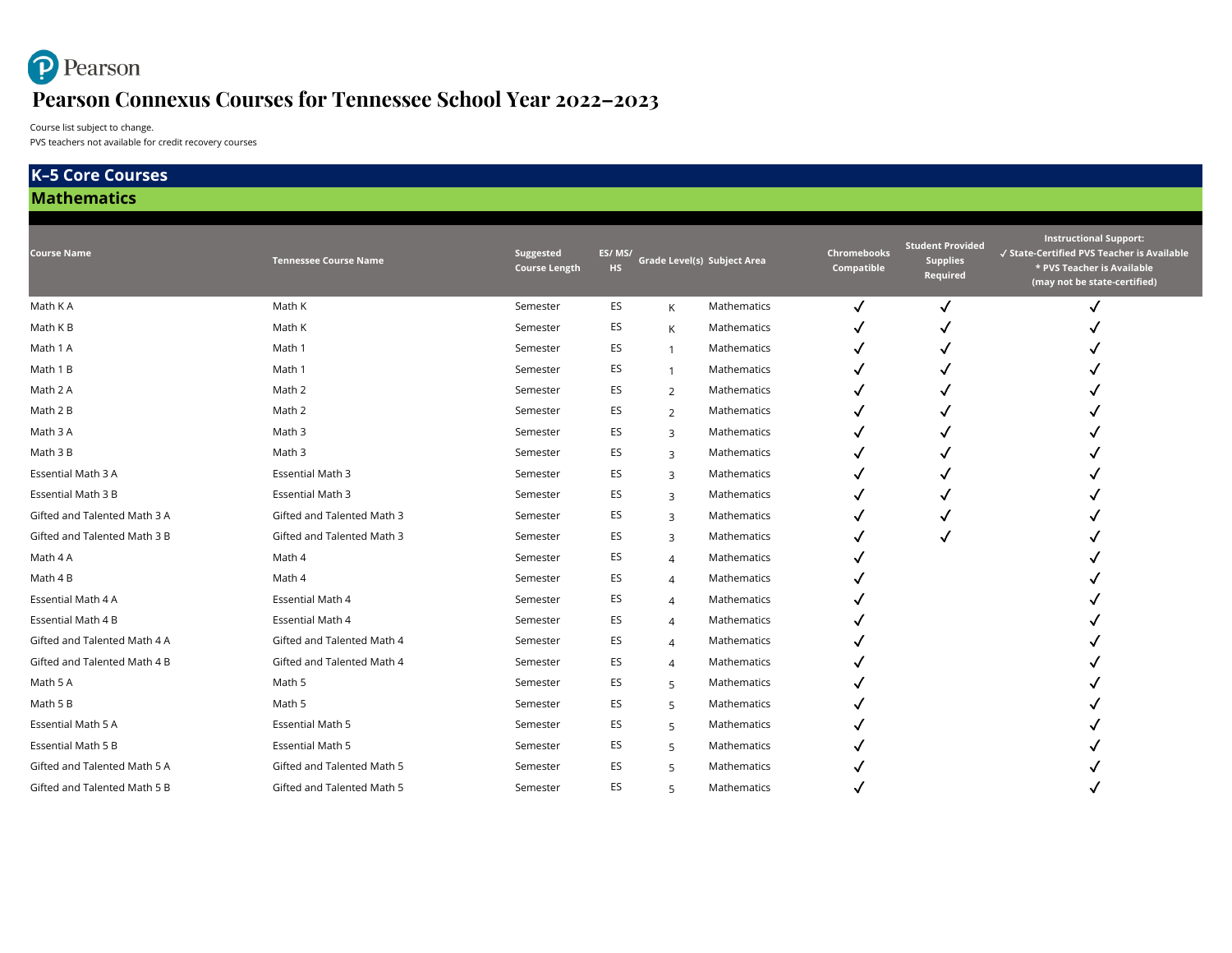|  |  | Science |  |
|--|--|---------|--|
|  |  |         |  |

| <b>Course Name</b>              | <b>Tennessee Course Name</b>  | Suggested<br><b>Course Length</b> | ES/MS/<br><b>HS</b> |                | Grade Level(s) Subject Area | Chromebooks<br>Compatible | <b>Student Provided</b><br><b>Supplies</b><br>Required | <b>Instructional Support:</b><br>√ State-Certified PVS Teacher is Available<br>* PVS Teacher is Available<br>(may not be state-certified) |
|---------------------------------|-------------------------------|-----------------------------------|---------------------|----------------|-----------------------------|---------------------------|--------------------------------------------------------|-------------------------------------------------------------------------------------------------------------------------------------------|
| Science KA                      | Science K                     | Semester                          | ES                  | K              | Science                     |                           | J                                                      |                                                                                                                                           |
| Science K B                     | Science K                     | Semester                          | ES                  | K              | Science                     |                           |                                                        |                                                                                                                                           |
| Science 1 A                     | Science 1                     | Semester                          | ES                  |                | Science                     |                           |                                                        |                                                                                                                                           |
| Science 1 B                     | Science 1                     | Semester                          | ES                  |                | Science                     |                           |                                                        |                                                                                                                                           |
| Science 2 A                     | Science 2                     | Semester                          | ES                  | 2              | Science                     |                           |                                                        |                                                                                                                                           |
| Science 2 B                     | Science 2                     | Semester                          | ES                  | 2              | Science                     |                           |                                                        |                                                                                                                                           |
| Science 3 A                     | Science 3                     | Semester                          | ES                  | $\overline{3}$ | Science                     |                           |                                                        |                                                                                                                                           |
| Science 3 B                     | Science 3                     | Semester                          | ES                  | $\overline{3}$ | Science                     |                           |                                                        |                                                                                                                                           |
| Gifted and Talented Science 3 A | Gifted and Talented Science 3 | Semester                          | ES                  | $\overline{3}$ | Science                     |                           |                                                        |                                                                                                                                           |
| Gifted and Talented Science 3 B | Gifted and Talented Science 3 | Semester                          | ES                  | $\overline{3}$ | Science                     |                           |                                                        |                                                                                                                                           |
| Science 4 A                     | Science 4                     | Semester                          | ES                  | $\overline{4}$ | Science                     |                           |                                                        |                                                                                                                                           |
| Science 4 B                     | Science 4                     | Semester                          | ES                  | $\Delta$       | Science                     |                           |                                                        |                                                                                                                                           |
| Gifted and Talented Science 4 A | Gifted and Talented Science 4 | Semester                          | ES                  | $\Delta$       | Science                     |                           |                                                        |                                                                                                                                           |
| Gifted and Talented Science 4 B | Gifted and Talented Science 4 | Semester                          | ES                  | $\Delta$       | Science                     |                           |                                                        |                                                                                                                                           |
| Science 5 A                     | Science 5                     | Semester                          | ES                  | 5              | Science                     |                           |                                                        |                                                                                                                                           |
| Science 5 B                     | Science 5                     | Semester                          | ES                  | 5              | Science                     |                           |                                                        |                                                                                                                                           |
| Gifted and Talented Science 5 A | Gifted and Talented Science 5 | Semester                          | ES                  | 5              | Science                     |                           |                                                        |                                                                                                                                           |
| Gifted and Talented 5 B         | Gifted and Talented Science 5 | Semester                          | ES                  | 5              | Science                     |                           |                                                        |                                                                                                                                           |

| <b>Course Name</b>                    | <b>Tennessee Course Name</b>        | Suggested<br><b>Course Length</b> | ES/MS/<br><b>HS</b> |                | Grade Level(s) Subject Area | <b>Chromebooks</b><br>Compatible | <b>Student Provided</b><br><b>Supplies</b><br>Required | <b>Instructional Support:</b><br>√ State-Certified PVS Teacher is Available<br>* PVS Teacher is Available<br>(may not be state-certified) |
|---------------------------------------|-------------------------------------|-----------------------------------|---------------------|----------------|-----------------------------|----------------------------------|--------------------------------------------------------|-------------------------------------------------------------------------------------------------------------------------------------------|
| Language Arts K A                     | Language Arts K                     | Semester                          | ES                  | K              | Language Arts               |                                  |                                                        |                                                                                                                                           |
| Language Arts K B                     | Language Arts K                     | Semester                          | ES                  | K              | Language Arts               |                                  |                                                        |                                                                                                                                           |
| Language Arts 1 A                     | Language Arts 1                     | Semester                          | ES                  |                | Language Arts               |                                  |                                                        |                                                                                                                                           |
| Language Arts 1 B                     | Language Arts 1                     | Semester                          | ES                  |                | Language Arts               |                                  |                                                        |                                                                                                                                           |
| Language Arts 2 A                     | Language Arts 2                     | Semester                          | ES                  | $\overline{2}$ | Language Arts               |                                  |                                                        |                                                                                                                                           |
| Language Arts 2 B                     | Language Arts 2                     | Semester                          | ES                  | $\mathcal{P}$  | Language Arts               |                                  |                                                        |                                                                                                                                           |
| Language Arts 3 A                     | Language Arts 3                     | Semester                          | ES                  | $\mathbf{z}$   | Language Arts               |                                  |                                                        |                                                                                                                                           |
| Language Arts 3 B                     | Language Arts 3                     | Semester                          | ES                  | $\mathbf{R}$   | Language Arts               |                                  |                                                        |                                                                                                                                           |
| Gifted and Talented Language Arts 3 A | Gifted and Talented Language Arts 3 | Semester                          | ES                  | $\mathbf{R}$   | Language Arts               |                                  |                                                        |                                                                                                                                           |
| Gifted and Talented Language Arts 3 B | Gifted and Talented Language Arts 3 | Semester                          | ES                  | $\mathbf{z}$   | Language Arts               |                                  |                                                        |                                                                                                                                           |
| Language Arts 4 A                     | Language Arts 4                     | Semester                          | ES                  | $\overline{A}$ | Language Arts               |                                  |                                                        |                                                                                                                                           |
| Language Arts 4 B                     | Language Arts 4                     | Semester                          | ES                  | $\Delta$       | Language Arts               |                                  |                                                        |                                                                                                                                           |
| Gifted and Talented Language Arts 4 A | Gifted and Talented Language Arts 3 | Semester                          | ES                  | $\Delta$       | Language Arts               |                                  |                                                        |                                                                                                                                           |
| Gifted and Talented Language Arts 4 B | Gifted and Talented Language Arts 3 | Semester                          | ES                  | 4              | Language Arts               |                                  |                                                        |                                                                                                                                           |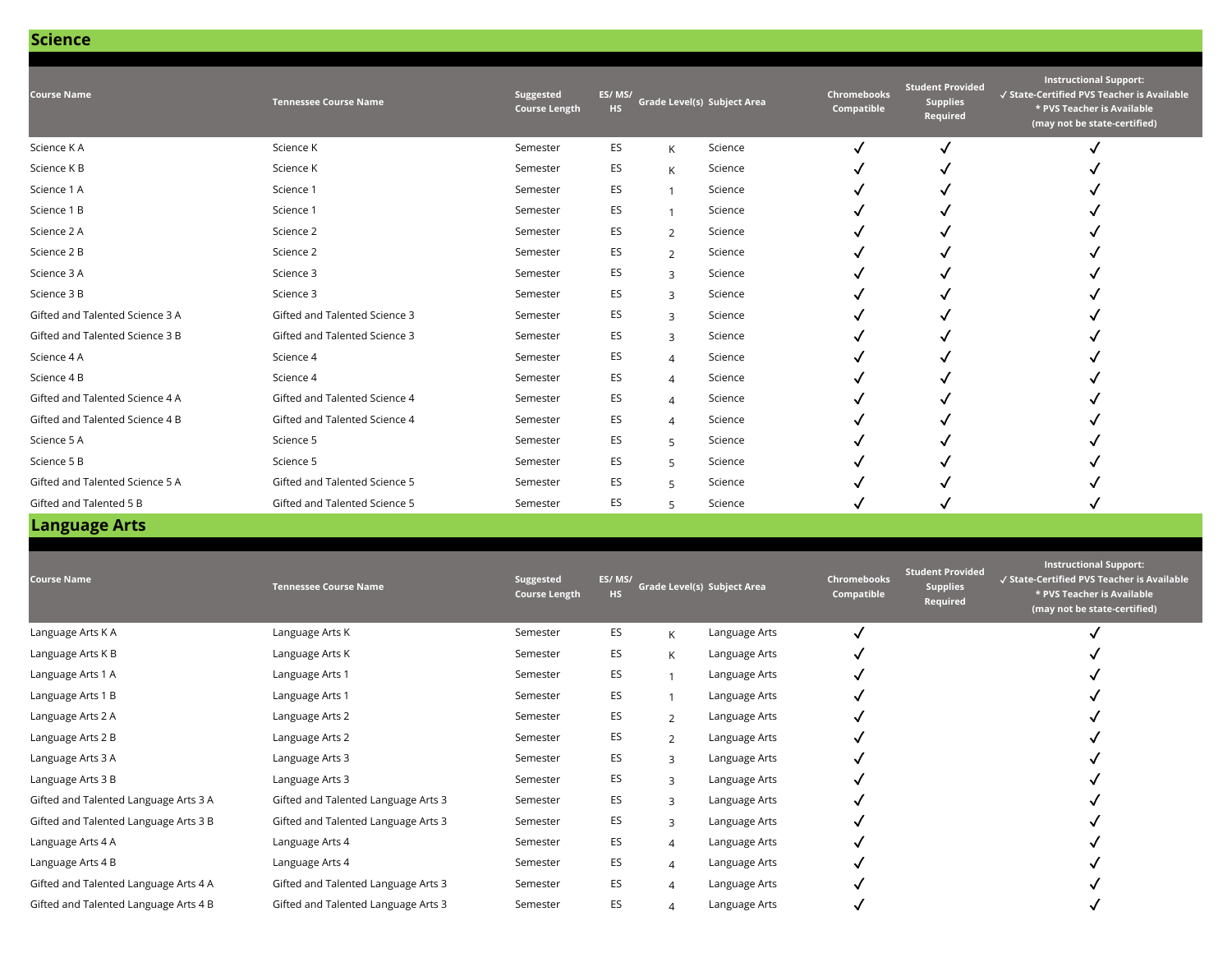| Language Arts 5 A                     | Language Arts 5                     | Semester | ES  | Language Arts |  |
|---------------------------------------|-------------------------------------|----------|-----|---------------|--|
| Language Arts 5 B                     | Language Arts 5                     | Semester | ES. | Language Arts |  |
| Gifted and Talented Language Arts 5 A | Gifted and Talented Language Arts 5 | Semester | ES. | Language Arts |  |
| Gifted and Talented Language Arts 5 B | Gifted and Talented Language Arts 5 | Semester | ES. | Language Arts |  |

### **Social Studies**

| <b>Course Name</b> | <b>Tennessee Course Name</b> | Suggested<br><b>Course Length</b> | ES/MS/<br>HS. |                | Grade Level(s) Subject Area | Chromebooks<br>Compatible | Student Provided<br><b>Supplies</b><br>Required | <b>Instructional Support:</b><br>√ State-Certified PVS Teacher is Available<br>* PVS Teacher is Available<br>(may not be state-certified) |
|--------------------|------------------------------|-----------------------------------|---------------|----------------|-----------------------------|---------------------------|-------------------------------------------------|-------------------------------------------------------------------------------------------------------------------------------------------|
| Social Studies K A | Social Studies K             | Semester                          | ES            | K              | Social Studies              |                           |                                                 |                                                                                                                                           |
| Social Studies K B | Social Studies K             | Semester                          | ES            | K              | Social Studies              |                           |                                                 |                                                                                                                                           |
| Social Studies 1 A | Social Studies 1             | Semester                          | ES            |                | Social Studies              |                           |                                                 |                                                                                                                                           |
| Social Studies 1 B | Social Studies 1             | Semester                          | ES            |                | Social Studies              |                           |                                                 |                                                                                                                                           |
| Social Studies 2 A | Social Studies 2             | Semester                          | ES            | $\overline{2}$ | Social Studies              |                           |                                                 |                                                                                                                                           |
| Social Studies 2 B | Social Studies 2             | Semester                          | ES            | $\mathcal{P}$  | Social Studies              |                           |                                                 |                                                                                                                                           |
| Social Studies 3 A | Social Studies 3             | Semester                          | ES            | 3              | Social Studies              |                           |                                                 |                                                                                                                                           |
| Social Studies 3 B | Social Studies 3             | Semester                          | ES            | $\mathbf{R}$   | Social Studies              |                           |                                                 |                                                                                                                                           |
| Social Studies 4 A | Social Studies 4             | Semester                          | ES            | $\overline{4}$ | Social Studies              |                           |                                                 |                                                                                                                                           |
| Social Studies 4 B | Social Studies 4             | Semester                          | ES            | $\Delta$       | Social Studies              |                           |                                                 |                                                                                                                                           |
| Social Studies 5 A | Social Studies 5             | Semester                          | ES            | 5              | Social Studies              |                           |                                                 |                                                                                                                                           |
| Social Studies 5 B | Social Studies 5             | Semester                          | ES            | 5              | Social Studies              |                           |                                                 |                                                                                                                                           |

# **Health and Physical Education**

| <b>Course Name</b>   | <b>Tennessee Course Name</b>  | Suggested<br><b>Course Length</b> | ES/MS/<br><b>HS</b> |   | Grade Level(s) Subject Area | <b>Chromebooks</b><br>Compatible | <b>Student Provided</b><br><b>Supplies</b><br>Required | <b>Instructional Support:</b><br>√ State-Certified PVS Teacher is Available<br>* PVS Teacher is Available<br>(may not be state-certified) |
|----------------------|-------------------------------|-----------------------------------|---------------------|---|-----------------------------|----------------------------------|--------------------------------------------------------|-------------------------------------------------------------------------------------------------------------------------------------------|
| Physical Education K | Multiage Physical Education K | Yearlong                          | ES                  | K | Health and PE               |                                  |                                                        |                                                                                                                                           |
| Physical Education 1 | Multiage Physical Education 1 | Yearlong                          | ES                  |   | Health and PE               |                                  |                                                        |                                                                                                                                           |
| Physical Education 2 | Multiage Physical Education 2 | Yearlong                          | ES                  |   | Health and PE               |                                  |                                                        |                                                                                                                                           |
| Physical Education 3 | Multiage Physical Education 3 | Yearlong                          | ES                  |   | Health and PE               |                                  |                                                        |                                                                                                                                           |
| Physical Education 4 | Multiage Physical Education 4 | Yearlong                          | ES                  |   | Health and PE               |                                  |                                                        |                                                                                                                                           |
| Physical Education 5 | Multiage Physical Education 5 | Yearlong                          | ES                  |   | Health and PE               |                                  |                                                        |                                                                                                                                           |

| <b>K-5 Electives</b> |                              |                                   |                     |                             |                           |                                                 |                                                                                                                                    |
|----------------------|------------------------------|-----------------------------------|---------------------|-----------------------------|---------------------------|-------------------------------------------------|------------------------------------------------------------------------------------------------------------------------------------|
| <b>Humanities</b>    |                              |                                   |                     |                             |                           |                                                 |                                                                                                                                    |
| <b>Course Name</b>   | <b>Tennessee Course Name</b> | Suggested<br><b>Course Length</b> | ES/MS/<br><b>HS</b> | Grade Level(s) Subject Area | Chromebooks<br>Compatible | Student Provided<br><b>Supplies</b><br>Required | Instructional Support:<br>√ State-Certified PVS Teacher is Available<br>* PVS Teacher is Available<br>(may not be state-certified) |
| Art K                | Visual Arts K                | Yearlong                          | ES                  | Humanities                  |                           |                                                 | $\cdot$                                                                                                                            |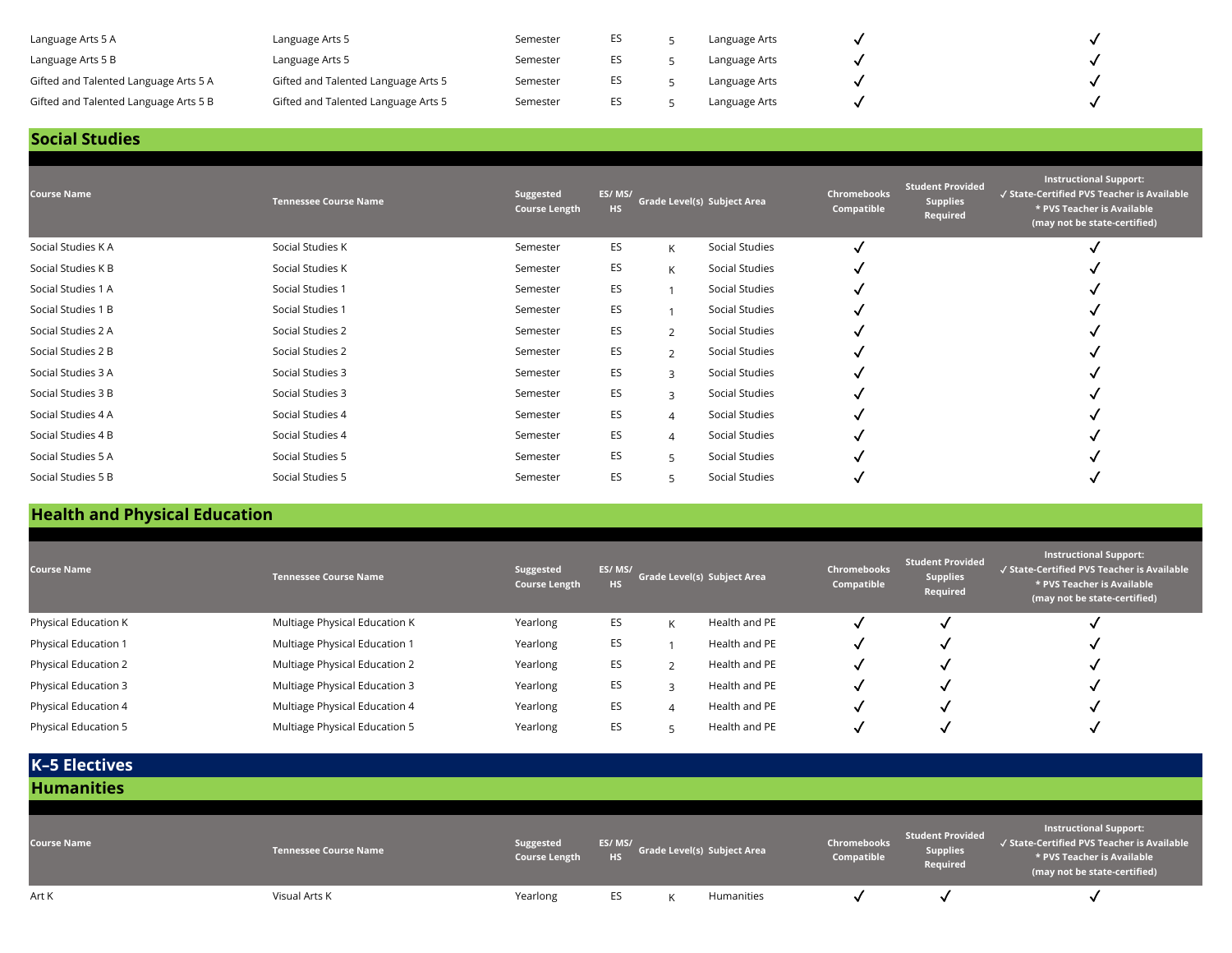| Art 1                         | Visual Arts 1     | Yearlong | ES |               | Humanities |         |  |
|-------------------------------|-------------------|----------|----|---------------|------------|---------|--|
| Art 2                         | Visual Arts 2     | Yearlong | ES | $\mathcal{L}$ | Humanities |         |  |
| Art 3                         | Visual Arts 3     | Yearlong | ES | 3             | Humanities |         |  |
| Art 4                         | Visual Arts 4     | Yearlong | ES | 4             | Humanities |         |  |
| Art 5                         | Visual Arts 5     | Yearlong | ES |               | Humanities |         |  |
| <b>Experiencing Music I</b>   | General Music K-5 | Yearlong | ES | $K-2$         | Humanities | Install |  |
| <b>Experiencing Music II</b>  | General Music K-5 | Yearlong | ES | $K-2$         | Humanities | Install |  |
| <b>Experiencing Music III</b> | General Music K-5 | Yearlong | ES | $K-2$         | Humanities | Install |  |
| Discovering Music I           | General Music K-5 | Yearlong | ES | $3-5$         | Humanities | Install |  |
| Discovering Music II          | General Music K-5 | Yearlong | ES | $3-5$         | Humanities | Install |  |
| <b>Discovering Music III</b>  | General Music K-5 | Yearlong | ES | $3 - 5$       | Humanities | Install |  |
|                               |                   |          |    |               |            |         |  |

| <b>Course Name</b>                     | <b>Tennessee Course Name</b> | Suggested<br><b>Course Length</b> | ES/MS/<br><b>HS</b> | <b>Grade Level(s) Subject Area</b> | <b>Chromebooks</b><br>Compatible | Student Provided<br><b>Supplies</b><br>Required | <b>Instructional Support:</b><br>√ State-Certified PVS Teacher is Available<br>* PVS Teacher is Available<br>(may not be state-certified) |
|----------------------------------------|------------------------------|-----------------------------------|---------------------|------------------------------------|----------------------------------|-------------------------------------------------|-------------------------------------------------------------------------------------------------------------------------------------------|
| Gifted and Talented Literature Study 2 |                              | Yearlong                          | ES                  | Language Arts                      |                                  |                                                 |                                                                                                                                           |
| Gifted and Talented Literature Study 3 |                              | Yearlong                          | ES                  | Language Arts                      |                                  |                                                 |                                                                                                                                           |
| Gifted and Talented Literature Study 4 |                              | Yearlong                          | ES                  | Language Arts                      |                                  |                                                 |                                                                                                                                           |
| Gifted and Talented Literature Study 5 |                              | Yearlong                          | ES                  | Language Arts                      |                                  |                                                 |                                                                                                                                           |

## **Technology**

| <b>Course Name</b>                           | <b>Tennessee Course Name</b> | Suggested<br><b>Course Length</b> | ES/MS/<br><b>HS</b> | Grade Level(s) Subject Area |            | Chromebooks<br>Compatible | <b>Student Provided</b><br><b>Supplies</b><br>Required | <b>Instructional Support:</b><br>√ State-Certified PVS Teacher is Available<br>* PVS Teacher is Available<br>(may not be state-certified) |
|----------------------------------------------|------------------------------|-----------------------------------|---------------------|-----------------------------|------------|---------------------------|--------------------------------------------------------|-------------------------------------------------------------------------------------------------------------------------------------------|
| Educational Technology and Online Learning K |                              | Yearlong                          | ES                  | K                           | Technology | Install                   |                                                        |                                                                                                                                           |
| Educational Technology and Online Learning 1 |                              | Yearlong                          | ES                  |                             | Technology | Install                   |                                                        |                                                                                                                                           |
| Educational Technology and Online Learning 2 |                              | Yearlong                          | ES                  |                             | Technology | Install                   |                                                        |                                                                                                                                           |
| Educational Technology and Online Learning 3 |                              | Yearlong                          | ES                  |                             | Technology |                           |                                                        |                                                                                                                                           |
| Educational Technology and Online Learning 4 |                              | Yearlong                          | ES                  |                             | Technology |                           |                                                        |                                                                                                                                           |
| Educational Technology and Online Learning 5 |                              | Yearlong                          | ES                  |                             | Technology |                           |                                                        |                                                                                                                                           |
| WebQuest                                     |                              | Yearlong                          | ES/MS               | $K-8$                       | Technology |                           |                                                        |                                                                                                                                           |

# **World Languages**

| <b>Course Name</b>    | <b>Tennessee Course Name</b> | Suggested<br><b>Course Length</b> | <b>HS</b> |         | ES/ MS/<br>Crade Level(s) Subject Area | Chromebooks<br>Compatible | <b>Student Provided</b><br><b>Supplies</b><br>Required | <b>Instructional Support:</b><br>√ State-Certified PVS Teacher is Available<br>* PVS Teacher is Available<br>(may not be state-certified) |
|-----------------------|------------------------------|-----------------------------------|-----------|---------|----------------------------------------|---------------------------|--------------------------------------------------------|-------------------------------------------------------------------------------------------------------------------------------------------|
| Elementary Chinese I  | Mandarin Chinese Level 1     | Yearlong                          | ES        | $3 - 5$ | World Languages                        |                           |                                                        |                                                                                                                                           |
| Elementary Chinese II | Mandarin Chinese Level 2     | Yearlong                          | ES        | $3-5$   | World Languages                        |                           |                                                        |                                                                                                                                           |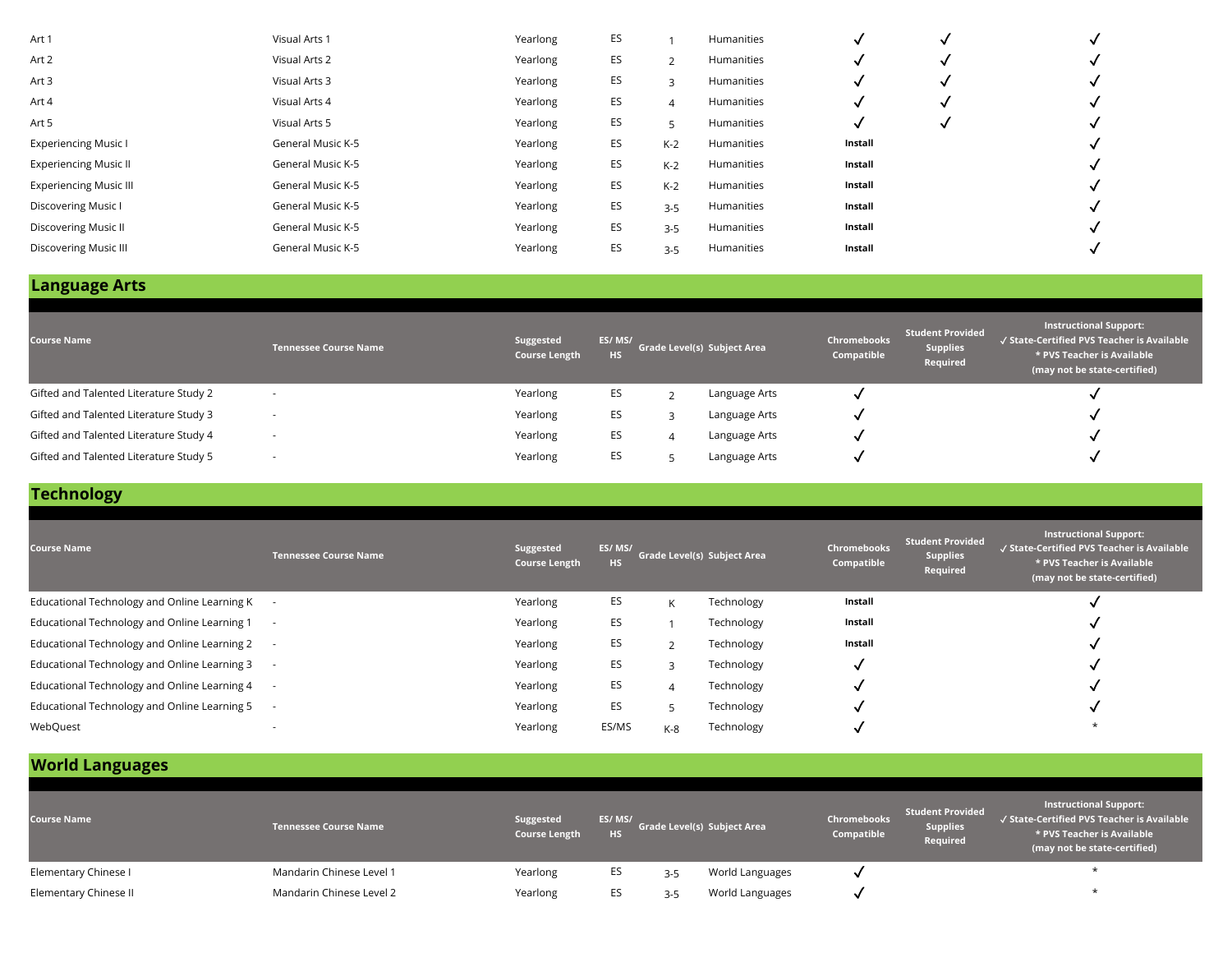| Elementary Sign Language | American Sign Language Level 1 | Yearlong |         | World Languages |  |
|--------------------------|--------------------------------|----------|---------|-----------------|--|
| Elementary Spanish I     | Spanish Level 1                | Yearlong | $2 - 5$ | World Languages |  |
| Elementary Spanish II    | Spanish Level 2                | Yearlong | $3 - 5$ | World Languages |  |

#### **Mathematics 6–8 Core Courses**

#### **Course Name Tennessee Course Name Suggested Course Length ES/ MS/ HS Grade Level(s) Subject Area Chromebooks Compatible Student Provided Supplies Required Instructional Support:** ✓ **State-Certified PVS Teacher is Available \* PVS Teacher is Available (may not be state-certified)** Math 6 A  $\sim$  Math 6 A Math 6 Semester MS 6 Mathematics  $\sim$   $\sim$   $\sim$   $\sim$   $\sim$ Math 6 B Math 6 Semester MS <sup>6</sup> Mathematics ✓ ✓ ✓ Essential Math 6 A Construction of the Semester MS 6 Mathematics V → Construction of the Semester MS 6 Mathematics → V → V → V Essential Math 6 B Essential Math 6 Semester MS <sup>6</sup> Mathematics ✓ ✓ ✓ Gifted and Talented Math 6 A (Pre-Algebra) Gifted and Talented Math 6 (Pre-Algebra) Semester MS 6 Mathematics **√** √ Gifted and Talented Math 6 B (Pre-Algebra) Gifted and Talented Math 6 (Pre-Algebra) Semester MS 6 Mathematics **√** √ √ Math 7 A Math 7 A Math 7 Semester MS 7 Mathematics **√ √** √ <del>√</del> Math 7 B Math 7 Semester MS <sup>7</sup> Mathematics ✓ ✓ ✓ Essential Math 7 A Governal Math 7 A Semester MS 7 Mathematics V → Constant 7 → Constant 7 → Constant 7 → Const Essential Math 7 B Sesential Math 7 Semester MS 7 Mathematics **√** √ √ √ <del>√</del> Gifted and Talented Math 7 A (Algebra 1) Algebra 1 Semester MS 7 Mathematics  $\sqrt{}$ Gifted and Talented Math 7 B (Algebra 1 Algebra 1 Semester MS 7 Mathematics **√** √ Algebra Readiness (Pre-Algebra) A Algebra Readiness (Pre-Algebra) Semester MS 8 Mathematics **√** Algebra Readiness (Pre-Algebra) B Algebra Readiness (Pre-Algebra) Semester MS 8 Mathematics **√** Essential Algebra Readiness (Pre-Algebra) A Essential Algebra Readiness (Pre-Algebra) Semester MS 8 Mathematics **√** √ Essential Algebra Readiness (Pre-Algebra) B Essential Algebra Readiness (Pre-Algebra) Semester MS 8 Mathematics √ Gifted and Talented Math 8 A (Geometry) Geometry Semester MS 8 Mathematics **√** √ Gifted and Talented Math 8 B (Geometry) Geometry Semester MS 8 Mathematics  $\checkmark$

#### **Science**

| <b>Course Name</b>              | <b>Tennessee Course Name</b>  | Suggested<br><b>Course Length</b> | ES/MS/<br><b>HS</b> |         | <b>Grade Level(s) Subject Area</b> | Chromebooks<br>Compatible | <b>Student Provided</b><br><b>Supplies</b><br>Required | Instructional Support:<br>√ State-Certified PVS Teacher is Available<br>* PVS Teacher is Available<br>(may not be state-certified) |
|---------------------------------|-------------------------------|-----------------------------------|---------------------|---------|------------------------------------|---------------------------|--------------------------------------------------------|------------------------------------------------------------------------------------------------------------------------------------|
| Science 6 A                     | Science 6                     | Semester                          | MS                  | $6 - 8$ | Science                            |                           |                                                        |                                                                                                                                    |
| Science 6 B                     | Science 6                     | Semester                          | <b>MS</b>           | $6-8$   | Science                            |                           |                                                        |                                                                                                                                    |
| Gifted and Talented Science 6 A | Gifted and Talented Science 6 | Semester                          | MS                  | $6 - 8$ | Science                            |                           |                                                        |                                                                                                                                    |
| Gifted and Talented Science 6 B | Gifted and Talented Science 6 | Semester                          | <b>MS</b>           | $6 - 8$ | Science                            |                           |                                                        | $\cdot$                                                                                                                            |
| Science 7 A                     | Science 7                     | Semester                          | MS                  | $6 - 8$ | Science                            |                           |                                                        |                                                                                                                                    |
| Science 7 B                     | Science 7                     | Semester                          | <b>MS</b>           | $6-8$   | Science                            |                           |                                                        |                                                                                                                                    |
| Gifted and Talented Science 7 A | Gifted and Talented Science 7 | Semester                          | MS                  | $6 - 8$ | Science                            |                           |                                                        |                                                                                                                                    |
| Gifted and Talented Science 7 B | Gifted and Talented Science 7 | Semester                          | <b>MS</b>           | $6 - 8$ | Science                            |                           |                                                        |                                                                                                                                    |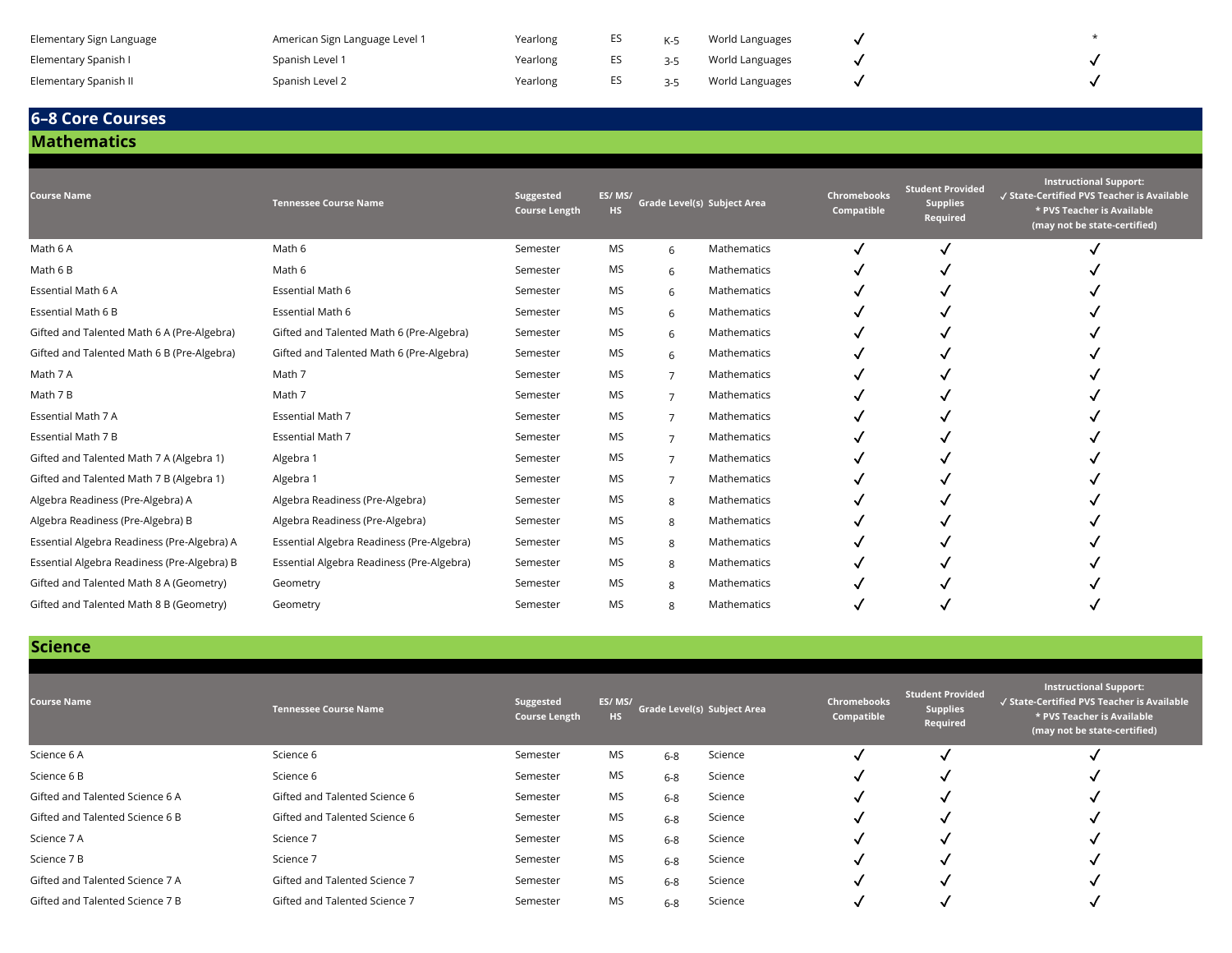| Science 8 A                     | Science 8                     | Semester | MS | Science |  |  |
|---------------------------------|-------------------------------|----------|----|---------|--|--|
| Science 8 B                     | Science 8                     | Semester | MS | Science |  |  |
| Gifted and Talented Science 8 A | Gifted and Talented Science 8 | Semester | MS | Science |  |  |
| Gifted and Talented Science 8 B | Gifted and Talented Science 8 | Semester | MS | Science |  |  |

| <b>Course Name</b>                    | <b>Tennessee Course Name</b>        | Suggested<br><b>Course Length</b> | ES/MS/<br><b>HS</b> | Grade Level(s) Subject Area |               | Chromebooks<br>Compatible | <b>Student Provided</b><br><b>Supplies</b><br>Required | <b>Instructional Support:</b><br>√ State-Certified PVS Teacher is Available<br>* PVS Teacher is Available<br>(may not be state-certified) |
|---------------------------------------|-------------------------------------|-----------------------------------|---------------------|-----------------------------|---------------|---------------------------|--------------------------------------------------------|-------------------------------------------------------------------------------------------------------------------------------------------|
| Language Arts 6 A                     | Language Arts 6                     | Semester                          | MS                  | 6                           | Language Arts |                           |                                                        |                                                                                                                                           |
| Language Arts 6 B                     | Language Arts 6                     | Semester                          | <b>MS</b>           | 6                           | Language Arts |                           |                                                        |                                                                                                                                           |
| Gifted and Talented Language Arts 6 A | Gifted and Talented Language Arts 6 | Semester                          | <b>MS</b>           | 6                           | Language Arts |                           |                                                        |                                                                                                                                           |
| Gifted and Talented Language Arts 6 B | Gifted and Talented Language Arts 6 | Semester                          | <b>MS</b>           | 6                           | Language Arts |                           |                                                        |                                                                                                                                           |
| Language Arts 7 A                     | Language Arts 7                     | Semester                          | <b>MS</b>           |                             | Language Arts |                           |                                                        |                                                                                                                                           |
| Language Arts 7 B                     | Language Arts 7                     | Semester                          | <b>MS</b>           |                             | Language Arts |                           |                                                        |                                                                                                                                           |
| Gifted and Talented Language Arts 7 A | Gifted and Talented Language Arts 7 | Semester                          | <b>MS</b>           |                             | Language Arts |                           |                                                        |                                                                                                                                           |
| Gifted and Talented Language Arts 7 B | Gifted and Talented Language Arts 7 | Semester                          | <b>MS</b>           |                             | Language Arts |                           |                                                        |                                                                                                                                           |
| Language Arts 8 A                     | Language Arts 8                     | Semester                          | <b>MS</b>           | 8                           | Language Arts |                           |                                                        |                                                                                                                                           |
| Language Arts 8 B                     | Language Arts 8                     | Semester                          | <b>MS</b>           | 8                           | Language Arts |                           |                                                        |                                                                                                                                           |
| Gifted and Talented Language Arts 8 A | Gifted and Talented Language Arts 8 | Semester                          | <b>MS</b>           | 8                           | Language Arts |                           |                                                        |                                                                                                                                           |
| Gifted and Talented Language Arts 8 B | Gifted and Talented Language Arts 8 | Semester                          | <b>MS</b>           | 8                           | Language Arts |                           |                                                        |                                                                                                                                           |

## **Social Studies**

| <b>Course Name</b> | <b>Tennessee Course Name</b> | Suggested<br><b>Course Length</b> | ES/MS/<br><b>HS</b> |         | <b>Grade Level(s) Subject Area</b> | <b>Chromebooks</b><br>Compatible | <b>Student Provided</b><br><b>Supplies</b><br>Required | <b>Instructional Support:</b><br>√ State-Certified PVS Teacher is Available<br>* PVS Teacher is Available<br>(may not be state-certified) |
|--------------------|------------------------------|-----------------------------------|---------------------|---------|------------------------------------|----------------------------------|--------------------------------------------------------|-------------------------------------------------------------------------------------------------------------------------------------------|
| Social Studies 6 A | Social Studies 6             | Semester                          | MS                  | $6 - 8$ | Social Studies                     |                                  |                                                        |                                                                                                                                           |
| Social Studies 6 B | Social Studies 6             | Semester                          | MS                  | $6 - 8$ | Social Studies                     |                                  |                                                        |                                                                                                                                           |
| Social Studies 7 A | <b>Global Studies 7</b>      | Semester                          | <b>MS</b>           | $6 - 8$ | Social Studies                     |                                  |                                                        |                                                                                                                                           |
| Social Studies 7 B | Global Studies 7             | Semester                          | <b>MS</b>           | $6 - 8$ | Social Studies                     |                                  |                                                        |                                                                                                                                           |
| Social Studies 8 A | United States History 8      | Semester                          | MS                  | $6 - 8$ | Social Studies                     |                                  |                                                        |                                                                                                                                           |
| Social Studies 8 B | United States History 8      | Semester                          | <b>MS</b>           | $6 - 8$ | Social Studies                     |                                  |                                                        |                                                                                                                                           |

# **Health and Physical Education**

| <b>Course Name</b>              | <b>Tennessee Course Name</b>    | Suggested<br><b>Course Length</b> | ES/MS/<br><b>HS</b> | Grade Level(s) Subject Area | Chromebooks<br>Compatible | <b>Student Provided</b><br><b>Supplies</b><br>Required | <b>Instructional Support:</b><br>√ State-Certified PVS Teacher is Available<br>* PVS Teacher is Available<br>(may not be state-certified) |
|---------------------------------|---------------------------------|-----------------------------------|---------------------|-----------------------------|---------------------------|--------------------------------------------------------|-------------------------------------------------------------------------------------------------------------------------------------------|
| Health and Physical Education 6 | Health and Physical Education 6 | Yearlong                          | MS                  | Health and PE               |                           |                                                        |                                                                                                                                           |
| Health and Physical Education 7 | Health and Physical Education 7 | Yearlong                          | MS                  | Health and PE               |                           |                                                        |                                                                                                                                           |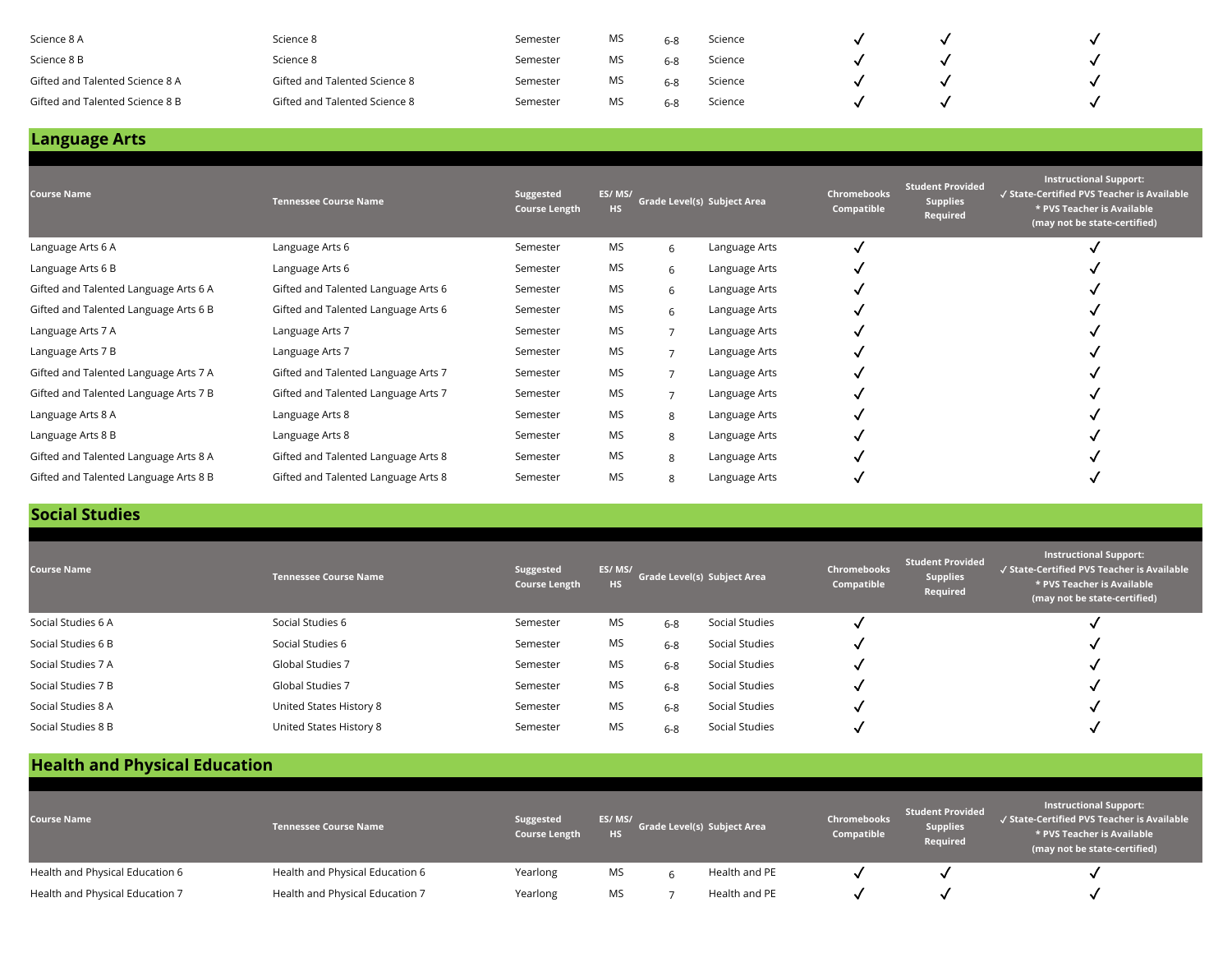| Health and Physical Education 8 | Health and Physical Education 8 | Yearlong | <b>MS</b> |         | Health and PE |  |     |
|---------------------------------|---------------------------------|----------|-----------|---------|---------------|--|-----|
| Middle School Fitness           |                                 | Semester | MS        | $6 - 8$ | Other         |  | N/A |

### **6–8 Electives Humanities**

#### **Course Name Tennessee Course Name Suggested Course Length ES/ MS/ HS Grade Level(s) Subject Area Chromebooks Compatible Student Provided Supplies Required Instructional Support:** ✓ **State-Certified PVS Teacher is Available \* PVS Teacher is Available (may not be state-certified)** Art 6 A Visual Arts 6 Semester MS <sup>6</sup> Humanities ✓ ✓ ✓ Art 6 B Visual Arts 6 Semester MS <sup>6</sup> Humanities ✓ ✓ ✓ Art 7 A Visual Arts 7 Semester MS <sup>7</sup> Humanities ✓ ✓ ✓ Art 7 B Visual Arts 7 Semester MS <sup>7</sup> Humanities ✓ ✓ ✓ Art 8 A Visual Arts 8 Semester MS <sup>8</sup> Humanities ✓ ✓ ✓ Art 8 B Visual Arts 8 Semester MS <sup>8</sup> Humanities ✓ ✓ ✓ Exploring Music I General Music 6 Semester MS <sub>6-8</sub> Humanities Install Semester Semester Semester of The Music 1 Exploring Music II **Support Austral Music 7** Semester MS 6-8 Humanities **Install** Install in the Semester of Semester MS 6-8 Humanities Exploring Music III **General Music 8** Semester MS 6-8 Humanities **Install** Install Semester The Semester MS 6-8 Humanities Middle School Exploring Music Summic General Music 6-8 Semester MS  $6-8$  Humanities  $\sqrt$ Middle School Digital Art and Design Multiage Media Arts Semester MS 6-8 Humanities √ √ √ √ Middle School 2D Studio Art - Semester MS 6-8 Other **√** √ √ √ N/A Middle School Photography I A - SAME - Semester MS 6-8 Humanities **√** √ √ N/A Middle School Photography I B - Semester MS 6-8 Humanities √ √ √ √ N/A

### **Interdisciplinary**

| <b>Course Name</b> | <b>Tennessee Course Name</b> | Suggested<br><b>Course Length</b> | <b>HS</b> |     | ES/ MS/<br>Grade Level(s) Subject Area | Chromebooks<br>Compatible | <b>Student Provided</b><br><b>Supplies</b><br>Required | <b>Instructional Support:</b><br>$\sqrt{}$ State-Certified PVS Teacher is Available $^1$<br>* PVS Teacher is Available<br>(may not be state-certified) |
|--------------------|------------------------------|-----------------------------------|-----------|-----|----------------------------------------|---------------------------|--------------------------------------------------------|--------------------------------------------------------------------------------------------------------------------------------------------------------|
| Home Life          |                              | Semester                          | ES/MS     | K-8 | Electives                              |                           |                                                        |                                                                                                                                                        |

**Language Arts**

| <b>Course Name</b>                     | <b>Tennessee Course Name</b> | Suggested<br><b>Course Length</b> | ES/MS/<br><b>HS</b> | Grade Level(s) Subject Area | Chromebooks<br>Compatible | <b>Student Provided</b><br><b>Supplies</b><br>Required | <b>Instructional Support:</b><br>√ State-Certified PVS Teacher is Available<br>* PVS Teacher is Available<br>(may not be state-certified) |
|----------------------------------------|------------------------------|-----------------------------------|---------------------|-----------------------------|---------------------------|--------------------------------------------------------|-------------------------------------------------------------------------------------------------------------------------------------------|
| Gifted and Talented Literature Study 6 |                              | Yearlong                          | ES                  | Language Arts               |                           |                                                        |                                                                                                                                           |
| Gifted and Talented Literature Study 7 | $\overline{\phantom{a}}$     | Yearlong                          | ES                  | Language Arts               |                           |                                                        |                                                                                                                                           |
| Gifted and Talented Literature Study 8 | $\sim$                       | Yearlong                          | ES                  | Language Arts               |                           |                                                        |                                                                                                                                           |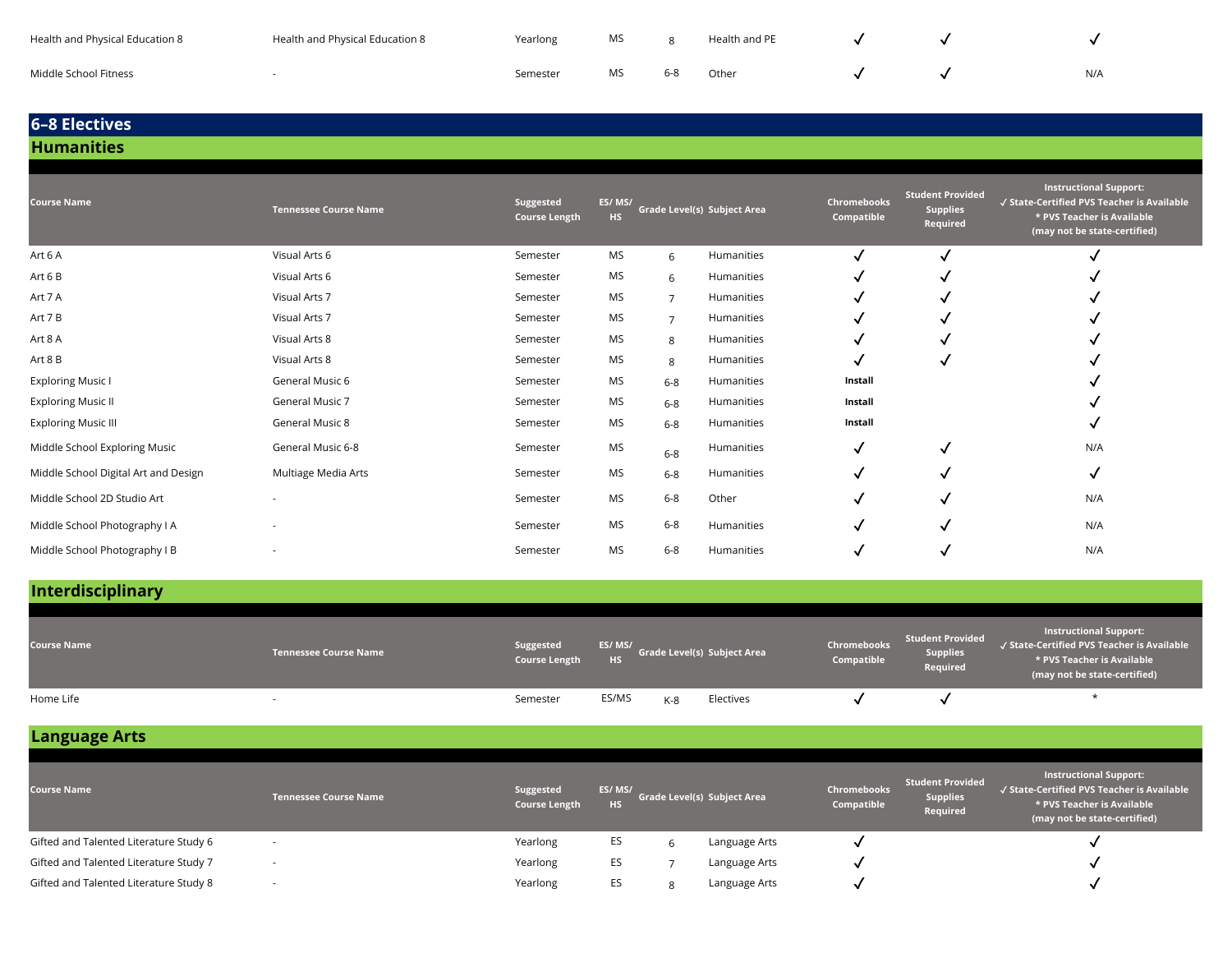| <b>Tennessee Course Name</b>                     | Suggested<br><b>Course Length</b> | <b>HS</b> |         |       | Chromebooks<br>Compatible                                                                                           | <b>Student Provided</b><br><b>Supplies</b><br>Required | <b>Instructional Support:</b><br>√ State-Certified PVS Teacher is Available<br>* PVS Teacher is Available<br>(may not be state-certified) |
|--------------------------------------------------|-----------------------------------|-----------|---------|-------|---------------------------------------------------------------------------------------------------------------------|--------------------------------------------------------|-------------------------------------------------------------------------------------------------------------------------------------------|
| $\overline{\phantom{a}}$                         | Semester                          | MS        | $6-8$   |       | $\checkmark$                                                                                                        | $\checkmark$                                           | N/A                                                                                                                                       |
| $\overline{\phantom{a}}$                         | Semester                          | <b>MS</b> | $6-8$   |       | ✓                                                                                                                   | √                                                      | N/A                                                                                                                                       |
| $\overline{\phantom{a}}$                         | Semester                          | MS        | $6 - 8$ |       | ✓                                                                                                                   | √                                                      | $\star$                                                                                                                                   |
| $\overline{\phantom{a}}$                         | Semester                          | MS        | $6 - 8$ |       |                                                                                                                     | √                                                      | $\star$                                                                                                                                   |
| $\overline{\phantom{a}}$                         | Semester                          | MS        | $6 - 8$ |       | √                                                                                                                   |                                                        | $\star$                                                                                                                                   |
|                                                  | Semester                          | MS        | $6-8$   |       | √                                                                                                                   | √                                                      | N/A                                                                                                                                       |
| $\overline{\phantom{a}}$                         | Semester                          | MS        | $6-8$   |       | √                                                                                                                   | √                                                      | N/A                                                                                                                                       |
| Middle School Exploring Information Technology - | Semester                          | MS        | $6-8$   |       | √                                                                                                                   |                                                        | N/A                                                                                                                                       |
|                                                  | Semester                          | MS        | $6-8$   |       | ✓                                                                                                                   |                                                        | N/A                                                                                                                                       |
| $\overline{\phantom{a}}$                         | Semester                          | ES/MS     | $K-8$   | Other |                                                                                                                     |                                                        | $\star$                                                                                                                                   |
|                                                  |                                   |           | ES/MS/  |       | <b>Grade Level(s) Subject Area</b><br>Other<br>Other<br>Other<br>Other<br>Other<br>Other<br>Other<br>Other<br>Other |                                                        |                                                                                                                                           |

# **Technology**

**Other**

| <b>Course Name</b>                             | <b>Tennessee Course Name</b> | Suggested<br><b>Course Length</b> | ES/MS/<br><b>HS</b> |          | Grade Level(s) Subject Area | <b>Chromebooks</b><br>Compatible | <b>Student Provided</b><br><b>Supplies</b><br>Required | <b>Instructional Support:</b><br>√ State-Certified PVS Teacher is Available<br>* PVS Teacher is Available<br>(may not be state-certified) |
|------------------------------------------------|------------------------------|-----------------------------------|---------------------|----------|-----------------------------|----------------------------------|--------------------------------------------------------|-------------------------------------------------------------------------------------------------------------------------------------------|
| Educational Technology and Online Learning 6   |                              | Yearlong                          | MS                  | ь        | Technology                  |                                  |                                                        |                                                                                                                                           |
| Educational Technology and Online Learning 7 - |                              | Yearlong                          | <b>MS</b>           |          | Technology                  |                                  |                                                        |                                                                                                                                           |
| Educational Technology and Online Learning 8   |                              | Yearlong                          | MS/HS               | $8 - 12$ | Technology                  |                                  |                                                        |                                                                                                                                           |
| Middle School Coding 1 A                       | $\sim$                       | Semester                          | MS                  | $6 - 8$  | Technology                  |                                  |                                                        | N/A                                                                                                                                       |
| Middle School Coding 1 B                       | $\sim$                       | Semester                          | <b>MS</b>           | $6 - 8$  | Technology                  |                                  |                                                        | N/A                                                                                                                                       |

# **World Languages**

| <b>Course Name</b>   | <b>Tennessee Course Name</b> | Suggested<br><b>Course Length</b> | ES/MS/<br><b>HS</b> |         | Grade Level(s) Subject Area | <b>Chromebooks</b><br>Compatible | Student Provided<br><b>Supplies</b><br>Required | Instructional Support:<br>√ State-Certified PVS Teacher is Available<br>* PVS Teacher is Available<br>(may not be state-certified) |
|----------------------|------------------------------|-----------------------------------|---------------------|---------|-----------------------------|----------------------------------|-------------------------------------------------|------------------------------------------------------------------------------------------------------------------------------------|
| Middle Chinese I     | Mandarin Chinese Level 1     | Yearlong                          | MS                  | $6-8$   | World Languages             |                                  |                                                 |                                                                                                                                    |
| Middle Chinese II    | Mandarin Chinese Level 2     | Yearlong                          | MS                  | $6 - 8$ | World Languages             |                                  |                                                 |                                                                                                                                    |
| Middle Sign Language | Middle Sign Language Level 1 | Yearlong                          | <b>MS</b>           | $6 - 8$ | World Languages             |                                  |                                                 |                                                                                                                                    |
| Middle Spanish I     | Spanish Level 1              | Yearlong                          | MS                  | $6 - 8$ | World Languages             |                                  |                                                 |                                                                                                                                    |
| Middle Spanish II    | Spanish Level 2              | Yearlong                          | <b>MS</b>           | $6 - 8$ | World Languages             |                                  |                                                 |                                                                                                                                    |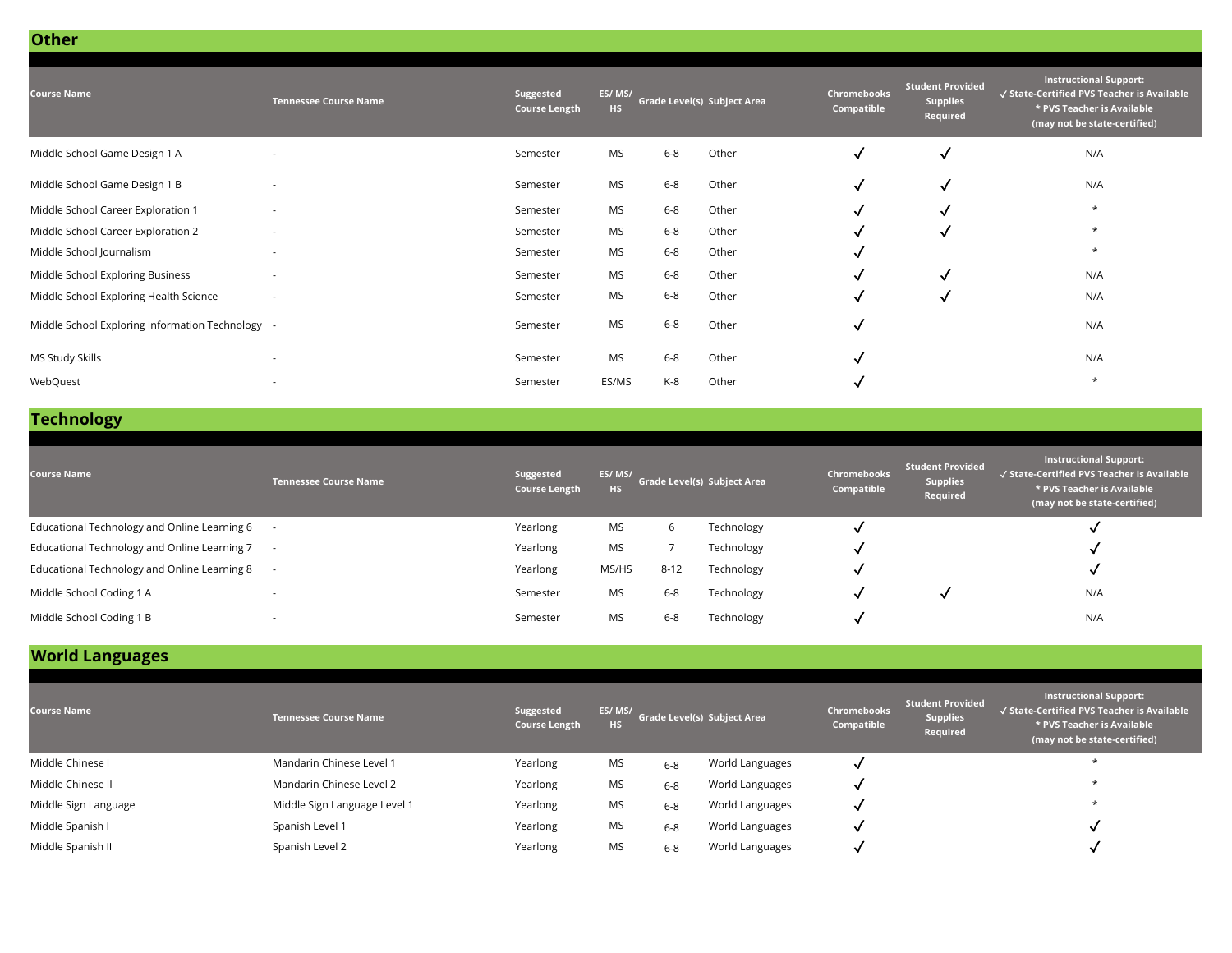### **6-8 Misc.**

**Credit Recovery** 

| <b>Course Name</b>                     | <b>Tennessee Course Name</b> | Suggested<br><b>Course Length</b> | ES/MS/<br><b>HS</b> |         | Grade Level(s) Subject Area | Chromebooks<br>Compatible | <b>Student Provided</b><br><b>Supplies</b><br>Required | <b>Instructional Support:</b><br>√ State-Certified PVS Teacher is Available<br>* PVS Teacher is Available<br>(may not be state-certified) |
|----------------------------------------|------------------------------|-----------------------------------|---------------------|---------|-----------------------------|---------------------------|--------------------------------------------------------|-------------------------------------------------------------------------------------------------------------------------------------------|
| Basic Math 1 (M)                       |                              | Yearlong                          | MS                  | $6 - 8$ | Mathematics                 | $\checkmark$              |                                                        | N/A                                                                                                                                       |
| Basic Math 2 (M)                       | ٠                            | Yearlong                          | MS                  | $6 - 8$ | Mathematics                 | √                         |                                                        | N/A                                                                                                                                       |
| Basic Math 3 (M)                       | ٠                            | Yearlong                          | MS                  | $6 - 8$ | Mathematics                 | ✓                         |                                                        | N/A                                                                                                                                       |
| Basic Math 4 (M)                       | ٠                            | Yearlong                          | MS                  | $6 - 8$ | Mathematics                 | √                         |                                                        | N/A                                                                                                                                       |
| Algebra 1 A (M)                        | ٠                            | Semester                          | <b>MS</b>           | $6 - 8$ | Mathematics                 | ✓                         |                                                        | N/A                                                                                                                                       |
| Algebra 1 B (M)                        |                              | Semester                          | MS                  | $6 - 8$ | Mathematics                 | √                         |                                                        | N/A                                                                                                                                       |
| Pre-Algebra (M) (U)                    |                              | Semester                          | MS                  | $6 - 8$ | Mathematics                 | √                         |                                                        | N/A                                                                                                                                       |
| Pre-Algebra (M) (U)                    |                              | Semester                          | MS                  | $6 - 8$ | Mathematics                 | √                         |                                                        | N/A                                                                                                                                       |
| Earth Science (M) (U)                  | ٠                            | Yearlong                          | MS                  | $6 - 8$ | Science                     | √                         |                                                        | N/A                                                                                                                                       |
| Life Science (M) (U)                   |                              | Yearlong                          | MS                  | $6 - 8$ | Science                     | √                         |                                                        | N/A                                                                                                                                       |
| Physical Science (M) (U)               |                              | Yearlong                          | MS                  | $6 - 8$ | Science                     | √                         |                                                        | N/A                                                                                                                                       |
| Science and Technology (M)             |                              | Semester                          | MS                  | $6 - 8$ | Science                     | √                         |                                                        | N/A                                                                                                                                       |
| English (M) (U)                        |                              | Yearlong                          | MS                  | $6 - 8$ | Language Arts               | √                         |                                                        | N/A                                                                                                                                       |
| American History (M) (U)               |                              | Semester                          | MS                  | $6 - 8$ | Social Studies              | √                         |                                                        | N/A                                                                                                                                       |
| Civics: Foundations of Citizenship (M) |                              | Semester                          | MS                  | $6 - 8$ | Social Studies              |                           |                                                        | N/A                                                                                                                                       |
| World Studies (M) (U)                  |                              | Semester                          | <b>MS</b>           | $6 - 8$ | Social Studies              | √                         |                                                        | N/A                                                                                                                                       |

# **9–12 Core Courses**

**Mathematics**

| <b>Course Name</b>      | <b>Tennessee Course Name</b> | Suggested<br><b>Course Length</b> | ES/MS/<br>HS. |          | Grade Level(s) Subject Area | <b>Chromebooks</b><br>Compatible | <b>Student Provided</b><br><b>Supplies</b><br>Required | <b>Instructional Support:</b><br>√ State-Certified PVS Teacher is Available<br>* PVS Teacher is Available<br>(may not be state-certified) |
|-------------------------|------------------------------|-----------------------------------|---------------|----------|-----------------------------|----------------------------------|--------------------------------------------------------|-------------------------------------------------------------------------------------------------------------------------------------------|
| Algebra 1 A             | Algebra 1                    | Semester                          | <b>HS</b>     | $9 - 12$ | Mathematics                 |                                  |                                                        |                                                                                                                                           |
| Algebra 1 B             | Algebra 1                    | Semester                          | <b>HS</b>     | $9 - 12$ | Mathematics                 |                                  |                                                        |                                                                                                                                           |
| Honors Algebra 1 A      | Honors Algebra 1             | Semester                          | <b>HS</b>     | $9 - 12$ | Mathematics                 |                                  |                                                        |                                                                                                                                           |
| Honors Algebra 1 B      | Honors Algebra 1             | Semester                          | <b>HS</b>     | $9 - 12$ | Mathematics                 |                                  |                                                        |                                                                                                                                           |
| Foundations Algebra 1 A | Foundations Algebra 1        | Semester                          | <b>HS</b>     | $9 - 12$ | Mathematics                 |                                  |                                                        |                                                                                                                                           |
| Foundations Algebra 1 B | Foundations Algebra 1        | Semester                          | <b>HS</b>     | $9 - 12$ | Mathematics                 |                                  |                                                        |                                                                                                                                           |
| Algebra 1 A, Part 1     | $\overline{\phantom{a}}$     | Semester                          | <b>HS</b>     | $9 - 12$ | Mathematics                 |                                  |                                                        |                                                                                                                                           |
| Algebra 1 A, Part 2     |                              | Semester                          | <b>HS</b>     | $9 - 12$ | Mathematics                 |                                  |                                                        |                                                                                                                                           |
| Algebra 1 B, Part 1     |                              | Semester                          | <b>HS</b>     | $9 - 12$ | Mathematics                 |                                  |                                                        |                                                                                                                                           |
| Algebra 1 B, Part 2     | $\overline{\phantom{a}}$     | Semester                          | <b>HS</b>     | $9 - 12$ | Mathematics                 |                                  |                                                        |                                                                                                                                           |
| Algebra 2 A             | Algebra 2                    | Semester                          | <b>HS</b>     | $9 - 12$ | Mathematics                 |                                  |                                                        |                                                                                                                                           |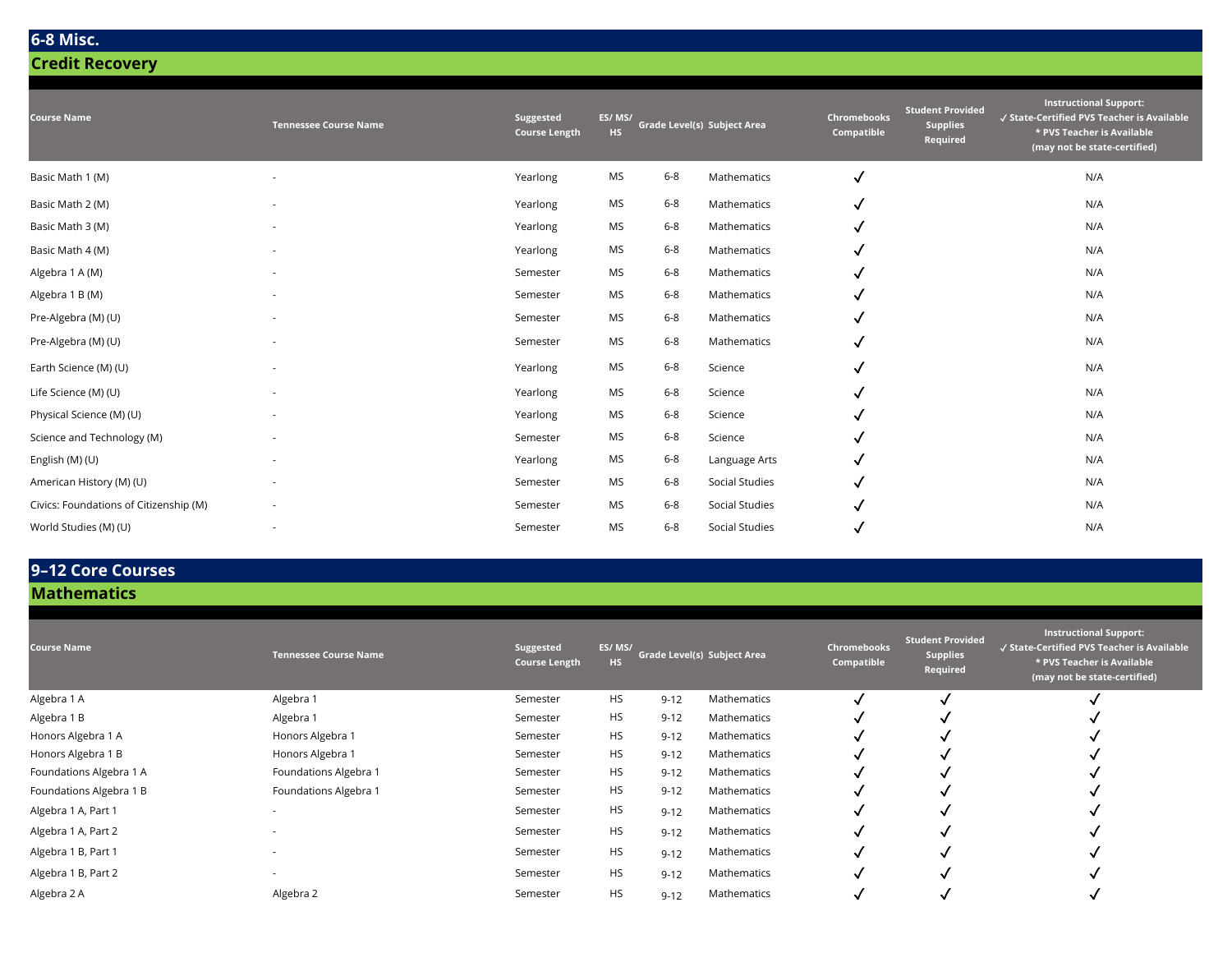| Algebra 2 B                          | Algebra 2                   | Semester | HS        | $9 - 12$ | Mathematics | √            |   | $\checkmark$ |
|--------------------------------------|-----------------------------|----------|-----------|----------|-------------|--------------|---|--------------|
| Honors Algebra 2 A                   | Honors Algebra 2            | Semester | <b>HS</b> | $9 - 12$ | Mathematics |              |   |              |
| Honors Algebra 2 B                   | Honors Algebra 2            | Semester | HS        | $9 - 12$ | Mathematics | √            |   |              |
| Foundations Algebra 2 A              |                             | Semester | <b>HS</b> | $9 - 12$ | Mathematics | √            |   |              |
| Foundations Algebra 2 B              |                             | Semester | HS        | $9 - 12$ | Mathematics | ✓            |   |              |
| Algebra 2 A, Part 1                  |                             | Semester | HS        | $9 - 12$ | Mathematics | ✓            |   |              |
| Algebra 2 A, Part 2                  |                             | Semester | HS        | $9 - 12$ | Mathematics |              |   |              |
| Algebra 2 B, Part 1                  |                             | Semester | <b>HS</b> | $9 - 12$ | Mathematics |              |   |              |
| Algebra 2 B, Part 2                  |                             | Semester | <b>HS</b> | $9 - 12$ | Mathematics |              |   |              |
| Algebra with Finance A               |                             | Semester | HS        | $9 - 12$ | Mathematics |              |   |              |
| Algebra with Finance B               |                             | Semester | HS        | $9 - 12$ | Mathematics |              |   |              |
| Calculus A                           | Calculus                    | Semester | <b>HS</b> | $9 - 12$ | Mathematics |              |   |              |
| Calculus B                           | Calculus                    | Semester | <b>HS</b> | $9 - 12$ | Mathematics |              |   |              |
| Consumer Math A                      |                             | Semester | <b>HS</b> | $9 - 12$ | Mathematics |              |   |              |
| Consumer Math B                      |                             | Semester | <b>HS</b> | $9 - 12$ | Mathematics |              |   |              |
| <b>Explorations in Mathematics A</b> |                             | Semester | HS        | $9 - 12$ | Mathematics |              |   |              |
| <b>Explorations in Mathematics B</b> |                             | Semester | HS        | $9 - 12$ | Mathematics |              |   |              |
| Geometry A                           | Geometry                    | Semester | <b>HS</b> | $9 - 12$ | Mathematics |              |   |              |
| Geometry B                           | Geometry                    | Semester | HS        | $9 - 12$ | Mathematics |              |   |              |
| Honors Geometry A                    | Honors Geometry             | Semester | HS        | $9 - 12$ | Mathematics |              |   |              |
| Honors Geometry B                    | Honors Geometry             | Semester | HS        | $9 - 12$ | Mathematics |              |   |              |
| Foundations Geometry A               | <b>Foundations Geometry</b> | Semester | HS        | $9 - 12$ | Mathematics |              |   |              |
| Foundations Geometry B               | <b>Foundations Geometry</b> | Semester | HS        | $9 - 12$ | Mathematics | ✓            | ✓ | $\checkmark$ |
| Integrated Math 1                    |                             | Yearlong | HS        | $9 - 12$ | Mathematics | ✓            |   | N/A          |
| Integrated Math 2                    |                             | Yearlong | <b>HS</b> | $9 - 12$ | Mathematics | ✓            |   | N/A          |
| Integrated Math 3                    |                             | Yearlong | <b>HS</b> | $9 - 12$ | Mathematics | √            |   | N/A          |
| Integrated Math 4                    |                             | Yearlong | <b>HS</b> | $9 - 12$ | Mathematics | √            |   | N/A          |
| Pre-Algebra A                        |                             | Semester | HS        | $9 - 12$ | Mathematics | ✓            | ✓ | $\checkmark$ |
| Pre-Algebra B                        |                             | Semester | HS        | $9 - 12$ | Mathematics | ✓            |   | $\checkmark$ |
| Pre-Calculus A                       | Pre-Calculus                | Semester | <b>HS</b> | $9 - 12$ | Mathematics |              |   |              |
| Pre-Calculus B                       | Pre-Calculus                | Semester | <b>HS</b> | $9 - 12$ | Mathematics |              |   |              |
| Honors Pre-Calculus A                | Honors Pre-Calculus         | Semester | HS        | $9 - 12$ | Mathematics | ✓            |   |              |
| Honors Pre-Calculus B                | Honors Pre-Calculus         | Semester | HS        | $9 - 12$ | Mathematics | ✓            |   |              |
| <b>Statistics A</b>                  | Statistics                  | Semester | HS        | $9 - 12$ | Mathematics | Install      |   |              |
| <b>Statistics B</b>                  | Statistics                  | Semester | HS        | $9 - 12$ | Mathematics | Install      |   |              |
| Trigonometry (M)                     |                             | Yearlong | HS        | $9 - 12$ | Mathematics | $\checkmark$ |   | N/A          |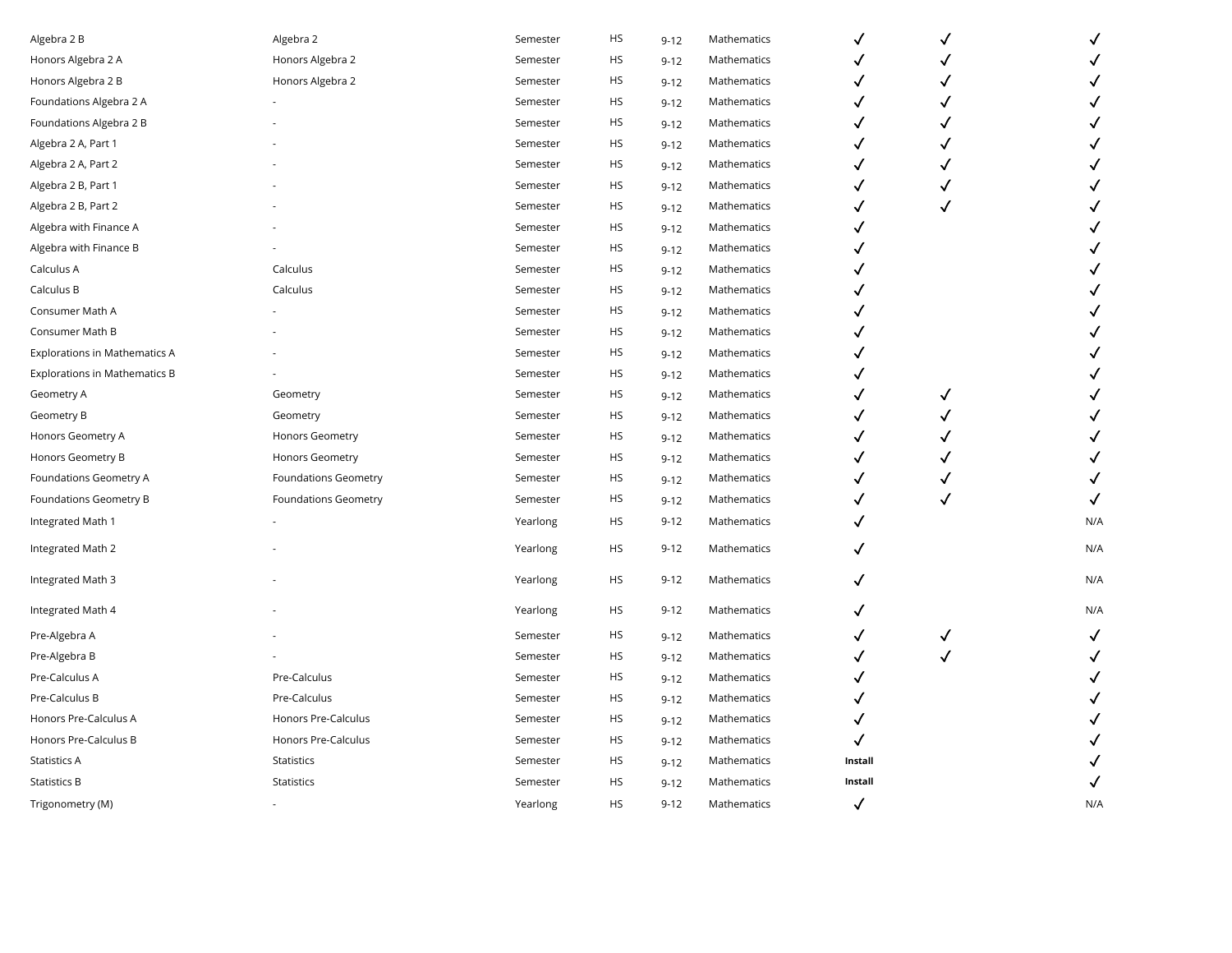| <b>Course Name</b>       | <b>Tennessee Course Name</b>        | Suggested<br><b>Course Length</b> | ES/MS/<br>HS. |    | Grade Level(s) Subject Area | <b>Chromebooks</b><br>Compatible | <b>Student Provided</b><br><b>Supplies</b><br>Required | <b>Instructional Support:</b><br>√ State-Certified PVS Teacher is Available<br>* PVS Teacher is Available<br>(may not be state-certified) |
|--------------------------|-------------------------------------|-----------------------------------|---------------|----|-----------------------------|----------------------------------|--------------------------------------------------------|-------------------------------------------------------------------------------------------------------------------------------------------|
| English 9 A              | English Language Arts 1             | Semester                          | <b>HS</b>     | 9  | Language Arts               | √                                |                                                        |                                                                                                                                           |
| English 9 B              | English Language Arts 1             | Semester                          | <b>HS</b>     | 9  | Language Arts               |                                  |                                                        |                                                                                                                                           |
| Foundations English 9 A  | Foundations English Language Arts 1 | Semester                          | НS            | 9  | Language Arts               |                                  |                                                        |                                                                                                                                           |
| Foundations English 9 B  | Foundations English Language Arts 1 | Semester                          | HS            | 9  | Language Arts               |                                  |                                                        |                                                                                                                                           |
| Honors English 9 A       | Honors English Language Arts 1      | Semester                          | <b>HS</b>     | 9  | Language Arts               |                                  |                                                        |                                                                                                                                           |
| Honors English 9 B       | Honors English Language Arts 1      | Semester                          | <b>HS</b>     | 9  | Language Arts               |                                  |                                                        |                                                                                                                                           |
| English 10 A             | English Language Arts 2             | Semester                          | <b>HS</b>     | 10 | Language Arts               |                                  |                                                        |                                                                                                                                           |
| English 10 B             | English Language Arts 2             | Semester                          | <b>HS</b>     | 10 | Language Arts               |                                  |                                                        |                                                                                                                                           |
| Foundations English 10 A | Foundations English Language Arts 2 | Semester                          | <b>HS</b>     | 10 | Language Arts               |                                  |                                                        |                                                                                                                                           |
| Foundations English 10 B | Foundations English Language Arts 2 | Semester                          | <b>HS</b>     | 10 | Language Arts               |                                  |                                                        |                                                                                                                                           |
| Honors English 10 A      | Honors English Language Arts 2      | Semester                          | <b>HS</b>     | 10 | Language Arts               |                                  |                                                        |                                                                                                                                           |
| Honors English 10 B      | Honors English Language Arts 2      | Semester                          | <b>HS</b>     | 10 | Language Arts               |                                  |                                                        |                                                                                                                                           |
| English 11 A             | English Language Arts 3             | Semester                          | <b>HS</b>     | 11 | Language Arts               |                                  |                                                        |                                                                                                                                           |
| English 11 B             | English Language Arts 3             | Semester                          | <b>HS</b>     | 11 | Language Arts               |                                  |                                                        |                                                                                                                                           |
| Foundations English 11 A | Foundations English Language Arts 3 | Semester                          | <b>HS</b>     | 11 | Language Arts               |                                  |                                                        |                                                                                                                                           |
| Foundations English 11 B | Foundations English Language Arts 3 | Semester                          | <b>HS</b>     | 11 | Language Arts               |                                  |                                                        |                                                                                                                                           |
| Honors English 11 A      | Honors English Language Arts 3      | Semester                          | <b>HS</b>     | 11 | Language Arts               |                                  |                                                        |                                                                                                                                           |
| Honors English 11 B      | Honors English Language Arts 3      | Semester                          | <b>HS</b>     | 11 | Language Arts               |                                  |                                                        |                                                                                                                                           |
| English 12 A             | English Language Arts 4             | Semester                          | <b>HS</b>     | 12 | Language Arts               |                                  |                                                        |                                                                                                                                           |
| English 12 B             | English Language Arts 4             | Semester                          | <b>HS</b>     | 12 | Language Arts               |                                  |                                                        |                                                                                                                                           |
| Foundations English 12 A | Foundations English Language Arts 4 | Semester                          | <b>HS</b>     | 12 | Language Arts               |                                  |                                                        |                                                                                                                                           |
| Foundations English 12 B | Foundations English Language Arts 4 | Semester                          | <b>HS</b>     | 12 | Language Arts               |                                  |                                                        |                                                                                                                                           |
| Honors English 12 A      | Honors English Language Arts 4      | Semester                          | <b>HS</b>     | 12 | Language Arts               |                                  |                                                        |                                                                                                                                           |
| Honors English 12 B      | Honors English Language Arts 4      | Semester                          | HS            | 12 | Language Arts               |                                  |                                                        |                                                                                                                                           |

### **Science**

| <b>Course Name</b> | <b>Tennessee Course Name</b> | Suggested<br><b>Course Length</b> | ES/MS/<br><b>HS</b> |          | Grade Level(s) Subject Area | <b>Chromebooks</b><br>Compatible | <b>Student Provided</b><br><b>Supplies</b><br>Required | <b>Instructional Support:</b><br>√ State-Certified PVS Teacher is Available<br>* PVS Teacher is Available<br>(may not be state-certified) |
|--------------------|------------------------------|-----------------------------------|---------------------|----------|-----------------------------|----------------------------------|--------------------------------------------------------|-------------------------------------------------------------------------------------------------------------------------------------------|
| <b>Biology A</b>   | Biology                      | Semester                          | <b>HS</b>           | $9 - 12$ | Science                     |                                  |                                                        |                                                                                                                                           |
| <b>Biology B</b>   | Biology                      | Semester                          | <b>HS</b>           | $9 - 12$ | Science                     |                                  |                                                        |                                                                                                                                           |
| Honors Biology A   | <b>Honors Biology</b>        | Semester                          | <b>HS</b>           | $9 - 12$ | Science                     |                                  |                                                        |                                                                                                                                           |
| Honors Biology B   | Honors Biology               | Semester                          | <b>HS</b>           | $9 - 12$ | Science                     |                                  |                                                        |                                                                                                                                           |
| Chemistry A        | Chemistry                    | Semester                          | <b>HS</b>           | $9 - 12$ | Science                     |                                  |                                                        |                                                                                                                                           |
| Chemistry B        | Chemistry                    | Semester                          | <b>HS</b>           | $9 - 12$ | Science                     |                                  |                                                        |                                                                                                                                           |
| Honors Chemistry A | Honors Chemistry             | Semester                          | <b>HS</b>           | $9 - 12$ | Science                     |                                  |                                                        |                                                                                                                                           |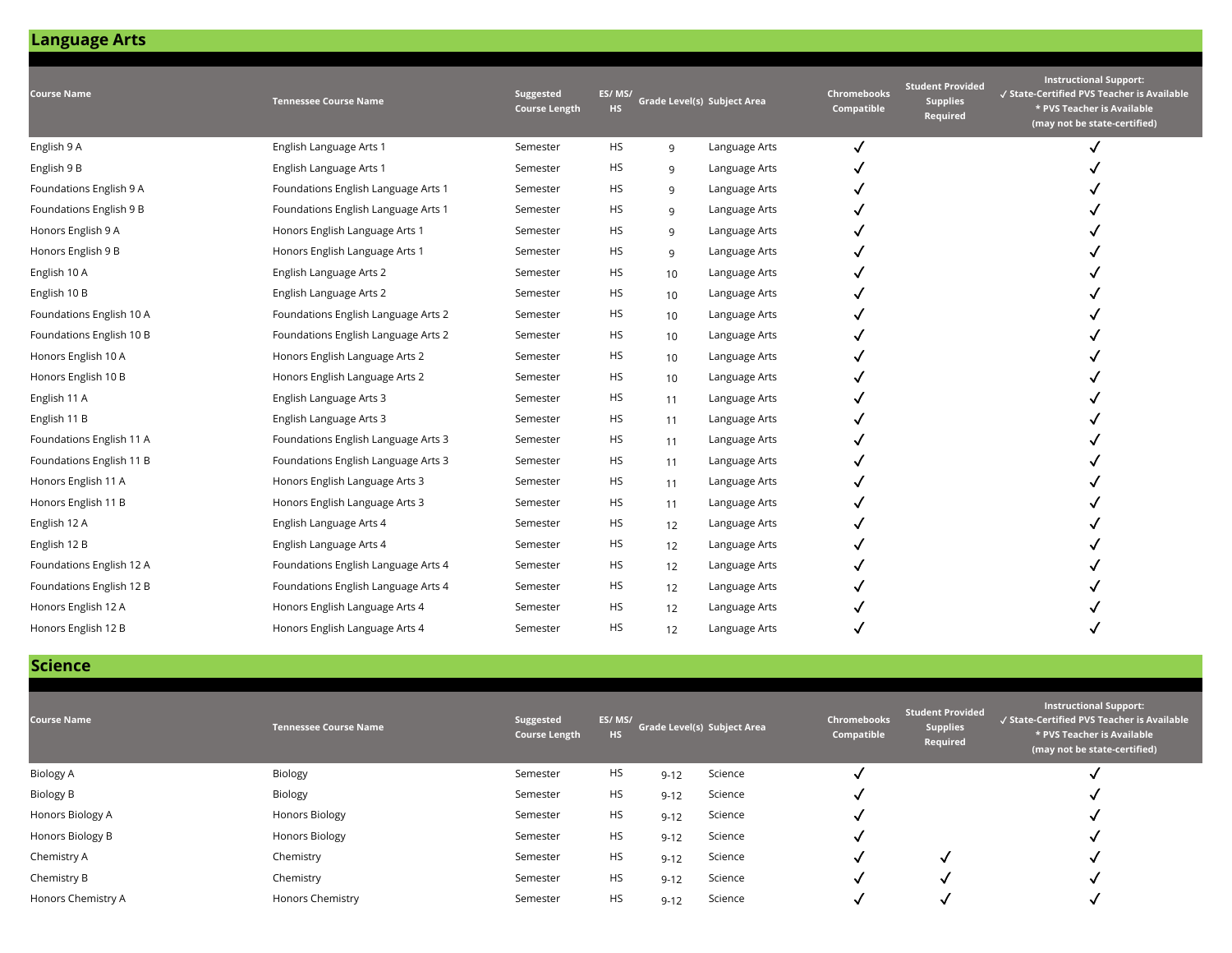| Honors Chemistry B               | Honors Chemistry         | Semester | <b>HS</b> | $9 - 12$ | Science |  |     |
|----------------------------------|--------------------------|----------|-----------|----------|---------|--|-----|
| Earth Science A                  | Earth Science            | Semester | <b>HS</b> | $9 - 12$ | Science |  |     |
| Earth Science B                  | Earth Science            | Semester | <b>HS</b> | $9 - 12$ | Science |  |     |
| Honors Earth Science A           | Honors Earth Science     | Semester | <b>HS</b> | $9 - 12$ | Science |  |     |
| Honors Earth Science B           | Honors Earth Science     | Semester | <b>HS</b> | $9 - 12$ | Science |  |     |
| Integrated Physics and Chemistry |                          | Semester | <b>HS</b> | $9 - 12$ | Science |  | N/A |
| Integrated Physics and Chemistry |                          | Semester | <b>HS</b> | $9 - 12$ | Science |  | N/A |
| Physical Science A               |                          | Semester | <b>HS</b> | $9 - 12$ | Science |  |     |
| Physical Science B               | $\overline{\phantom{a}}$ | Semester | <b>HS</b> | $9 - 12$ | Science |  |     |
| Honors Physical Science A        |                          | Semester | <b>HS</b> | $9 - 12$ | Science |  |     |
| Honors Physical Science B        | $\overline{\phantom{a}}$ | Semester | <b>HS</b> | $9 - 12$ | Science |  |     |
| Physics A                        | Physics                  | Semester | <b>HS</b> | $9 - 12$ | Science |  |     |
| Physics B                        | Physics                  | Semester | <b>HS</b> | $9 - 12$ | Science |  |     |
| Honors Physics A                 | <b>Honors Physics</b>    | Semester | <b>HS</b> | $9 - 12$ | Science |  |     |
| Honors Physics B                 | <b>Honors Physics</b>    | Semester | <b>HS</b> | $9 - 12$ | Science |  |     |

### **Social Studies**

| <b>Course Name</b>                             | <b>Tennessee Course Name</b>       | Suggested<br><b>Course Length</b> | ES/MS/<br><b>HS</b> |          | Grade Level(s) Subject Area | <b>Chromebooks</b><br>Compatible | <b>Student Provided</b><br><b>Supplies</b><br>Required | <b>Instructional Support:</b><br>√ State-Certified PVS Teacher is Available<br>* PVS Teacher is Available<br>(may not be state-certified) |
|------------------------------------------------|------------------------------------|-----------------------------------|---------------------|----------|-----------------------------|----------------------------------|--------------------------------------------------------|-------------------------------------------------------------------------------------------------------------------------------------------|
| American Government A                          | United States Government           | Semester                          | <b>HS</b>           | $9 - 12$ | Social Studies              |                                  |                                                        |                                                                                                                                           |
| American Government B                          | United States Government           | Semester                          | <b>HS</b>           | $9 - 12$ | Social Studies              |                                  |                                                        |                                                                                                                                           |
| Honors American Government A                   | Honors United States Government    | Semester                          | <b>HS</b>           | $9 - 12$ | Social Studies              |                                  |                                                        |                                                                                                                                           |
| Honors American Government B                   | Honors United States Government    | Semester                          | <b>HS</b>           | $9 - 12$ | Social Studies              |                                  |                                                        |                                                                                                                                           |
| American Government - Single Semester          |                                    | Semester                          | HS                  | $9 - 12$ | Social Studies              |                                  |                                                        |                                                                                                                                           |
| Honors American Government - Single Semester - |                                    | Semester                          | <b>HS</b>           | $9 - 12$ | Social Studies              |                                  |                                                        |                                                                                                                                           |
| Economics                                      | Economics                          | Semester                          | <b>HS</b>           | $9 - 12$ | Social Studies              |                                  |                                                        |                                                                                                                                           |
| <b>Honors Economics</b>                        | <b>Honors Economics</b>            | Semester                          | HS                  | $9 - 12$ | Social Studies              |                                  |                                                        |                                                                                                                                           |
| Geography and Society                          | Geography and Society              | Semester                          | HS                  | $9 - 12$ | Social Studies              |                                  |                                                        |                                                                                                                                           |
| U.S. Law and Politics                          |                                    | Semester                          | <b>HS</b>           | $9 - 12$ | Social Studies              |                                  |                                                        | N/A                                                                                                                                       |
| United States History A                        | United States History              | Semester                          | HS                  | $9 - 12$ | Social Studies              |                                  |                                                        |                                                                                                                                           |
| United States History B                        | United States History              | Semester                          | HS                  | $9 - 12$ | Social Studies              |                                  |                                                        |                                                                                                                                           |
| Honors United States History A                 | Honors United States History       | Semester                          | <b>HS</b>           | $9 - 12$ | Social Studies              |                                  |                                                        |                                                                                                                                           |
| Honors United States History B                 | Honors United States History       | Semester                          | <b>HS</b>           | $9 - 12$ | Social Studies              |                                  |                                                        |                                                                                                                                           |
| World Geography                                | World Geography                    | Semester                          | <b>HS</b>           | $9 - 12$ | Social Studies              |                                  |                                                        |                                                                                                                                           |
| World History A                                | World History and Geography        | Semester                          | <b>HS</b>           | $9 - 12$ | Social Studies              |                                  |                                                        |                                                                                                                                           |
| World History B                                | World History and Geography        | Semester                          | HS                  | $9 - 12$ | Social Studies              |                                  |                                                        |                                                                                                                                           |
| Honors World History A                         | Honors World History and Geography | Semester                          | <b>HS</b>           | $9 - 12$ | Social Studies              |                                  |                                                        |                                                                                                                                           |
| Honors World History B                         | Honors World History and Geography | Semester                          | <b>HS</b>           | $9 - 12$ | Social Studies              |                                  |                                                        |                                                                                                                                           |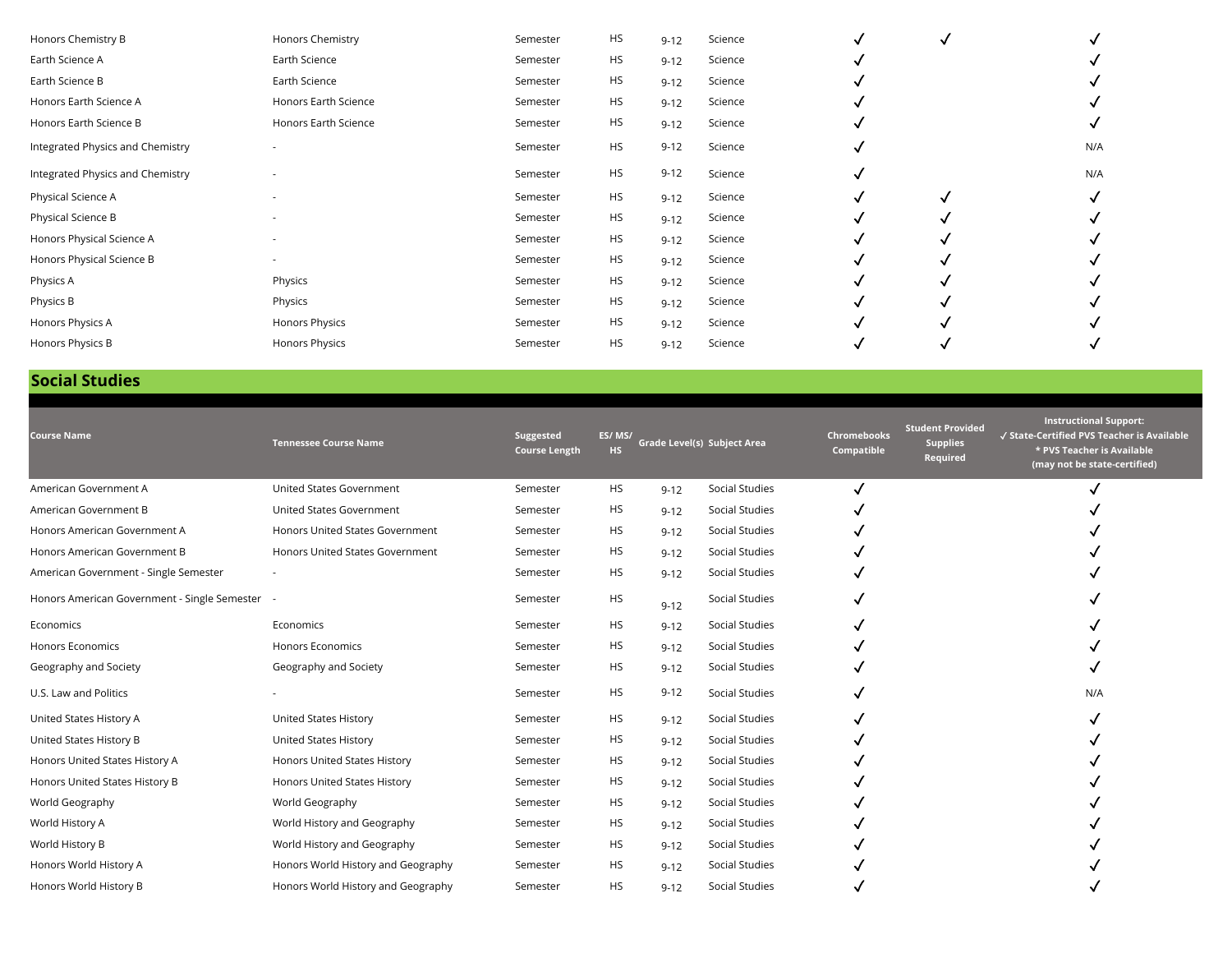## **Advanced Placement**

| <b>Course Name</b>                       | <b>Tennessee Course Name</b>        | Suggested<br><b>Course Length</b> | ES/MS/<br>HS. |          | Grade Level(s) Subject Area | Chromebooks<br>Compatible | <b>Student Provided</b><br><b>Supplies</b><br>Required | <b>Instructional Support:</b><br>√ State-Certified PVS Teacher is Available<br>* PVS Teacher is Available<br>(may not be state-certified) |
|------------------------------------------|-------------------------------------|-----------------------------------|---------------|----------|-----------------------------|---------------------------|--------------------------------------------------------|-------------------------------------------------------------------------------------------------------------------------------------------|
| AP Biology A                             |                                     | Semester                          | <b>HS</b>     | $9 - 12$ | <b>Advanced Placement</b>   | $\checkmark$              |                                                        | $\checkmark$                                                                                                                              |
| AP Biology B                             |                                     | Semester                          | HS            | $9 - 12$ | Advanced Placement          | ✓                         |                                                        |                                                                                                                                           |
| AP Calculus AB A                         |                                     | Semester                          | <b>HS</b>     | $9 - 12$ | <b>Advanced Placement</b>   | ✓                         |                                                        |                                                                                                                                           |
| AP Calculus AB B                         |                                     | Semester                          | HS            | $9 - 12$ | Advanced Placement          | $\checkmark$              |                                                        |                                                                                                                                           |
| AP English Language & Composition A      | AP English Language & Composition   | Semester                          | <b>HS</b>     | $9 - 12$ | Advanced Placement          | $\checkmark$              | $\checkmark$                                           | ✓                                                                                                                                         |
| AP English Language & Composition B      | AP English Language & Composition   | Semester                          | HS            | $9 - 12$ | Advanced Placement          | ✓                         | $\checkmark$                                           | ✓                                                                                                                                         |
| AP English Literature and Composition A  | AP English Literature & Composition | Semester                          | HS            | $9 - 12$ | Advanced Placement          | √                         |                                                        |                                                                                                                                           |
| AP English Literature and Composition B  | AP English Literature & Composition | Semester                          | <b>HS</b>     | $9 - 12$ | Advanced Placement          | ✓                         |                                                        | √                                                                                                                                         |
| AP Environmental Science A               |                                     | Semester                          | HS            | $9 - 12$ | Advanced Placement          | √                         | √                                                      |                                                                                                                                           |
| AP Environmental Science B               |                                     | Semester                          | <b>HS</b>     | $9 - 12$ | Advanced Placement          | ✓                         | $\checkmark$                                           | ✓                                                                                                                                         |
| AP Human Geography A                     | AP Human Geography                  | Semester                          | HS            | $9 - 12$ | Advanced Placement          | ✓                         |                                                        |                                                                                                                                           |
| AP Human Geography B                     | AP Human Geography                  | Semester                          | HS            | $9 - 12$ | Advanced Placement          | ✓                         |                                                        |                                                                                                                                           |
| AP Macroeconomics                        | AP Macroeconomics                   | Semester                          | HS            | $9 - 12$ | Advanced Placement          | $\checkmark$              | $\checkmark$                                           |                                                                                                                                           |
| AP Microeconomics                        |                                     | Semester                          | HS            | $9 - 12$ | Advanced Placement          | $\checkmark$              | $\checkmark$                                           | ✓                                                                                                                                         |
| AP Psychology                            | AP Psychology                       | Semester                          | HS            | $9 - 12$ | Advanced Placement          | $\checkmark$              | ✓                                                      | ✓                                                                                                                                         |
| AP Spanish Language A                    | AP Spanish Language                 | Semester                          | HS            | $9 - 12$ | Advanced Placement          | √                         | √                                                      |                                                                                                                                           |
| AP Spanish Language B                    | AP Spanish Language                 | Semester                          | HS            | $9 - 12$ | Advanced Placement          | ✓                         | ✓                                                      |                                                                                                                                           |
| AP Statistics A                          |                                     | Semester                          | HS            | $9 - 12$ | Advanced Placement          | ✓                         | √                                                      |                                                                                                                                           |
| AP Statistics B                          |                                     | Semester                          | <b>HS</b>     | $9 - 12$ | Advanced Placement          | √                         | $\checkmark$                                           | ✓                                                                                                                                         |
| AP United States Government and Politics | AP United States Government         | Semester                          | HS            | $9 - 12$ | <b>Advanced Placement</b>   | ✓                         |                                                        |                                                                                                                                           |
| AP United States History A               | AP United States History            | Semester                          | HS            | $9 - 12$ | Advanced Placement          | √                         |                                                        |                                                                                                                                           |
| AP United States History B               | AP United States History            | Semester                          | <b>HS</b>     | $9 - 12$ | Advanced Placement          | $\checkmark$              |                                                        |                                                                                                                                           |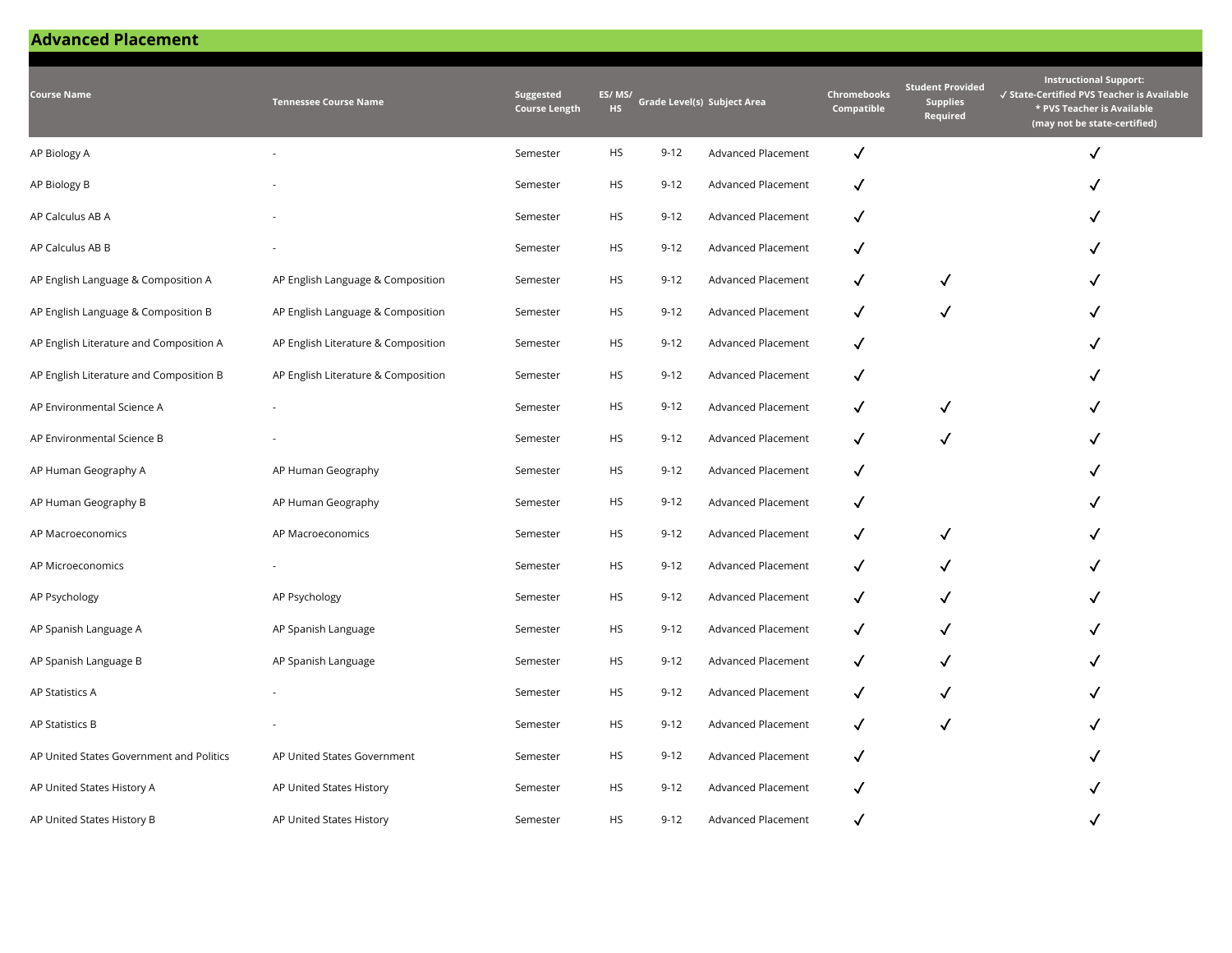# **Health and Physical Education**

| <b>Course Name</b>                            | <b>Tennessee Course Name</b>        | Suggested<br><b>Course Length</b> | ES/MS/<br><b>HS</b> |          | <b>Grade Level(s) Subject Area</b> | <b>Chromebooks</b><br>Compatible | <b>Student Provided</b><br><b>Supplies</b><br>Required | <b>Instructional Support:</b><br>√ State-Certified PVS Teacher is Available<br>* PVS Teacher is Available<br>(may not be state-certified) |
|-----------------------------------------------|-------------------------------------|-----------------------------------|---------------------|----------|------------------------------------|----------------------------------|--------------------------------------------------------|-------------------------------------------------------------------------------------------------------------------------------------------|
| High School Health                            |                                     | Semester                          | <b>HS</b>           | $9 - 12$ | Health and PE                      |                                  |                                                        |                                                                                                                                           |
| Health 1: Life Management Skiils              |                                     | Semester                          | <b>HS</b>           | $9 - 12$ | Health and PE                      |                                  | √                                                      | N/A                                                                                                                                       |
| Health, Fitness, and Nutrition A              | Lifetime Wellness                   | Semester                          | <b>HS</b>           | $9 - 12$ | Health and PE                      |                                  |                                                        |                                                                                                                                           |
| Health, Fitness, and Nutrition B              | Lifetime Wellness                   | Semester                          | <b>HS</b>           | $9 - 12$ | Health and PE                      |                                  |                                                        |                                                                                                                                           |
| Nutrition and Wellness                        | Nutrition Across the Lifespan (A/B) | Semester                          | <b>HS</b>           | $9 - 12$ | Health and PE                      |                                  |                                                        |                                                                                                                                           |
| Personal Fitness                              |                                     | Semester                          | <b>HS</b>           | $9 - 12$ | Health and PE                      |                                  |                                                        |                                                                                                                                           |
| Personal Fitness                              |                                     | Semester                          | <b>HS</b>           | $9 - 12$ | Electives                          |                                  | $\overline{\mathbf{v}}$                                | N/A                                                                                                                                       |
| Personal Health and Safety with Sex Education |                                     | Semester                          | <b>HS</b>           | $9 - 12$ | Health and PE                      |                                  |                                                        | √                                                                                                                                         |
| Health and Physical Education 1 A             | ٠                                   | Semester                          | <b>HS</b>           | $9 - 12$ | Health and PE                      |                                  | √                                                      | N/A                                                                                                                                       |
| Health and Physical Education 1 B             | $\overline{\phantom{a}}$            | Semester                          | <b>HS</b>           | $9 - 12$ | Health and PE                      |                                  |                                                        | N/A                                                                                                                                       |
| Physical Education                            | Physical Education                  | Semester                          | <b>HS</b>           | $9 - 12$ | Health and PE                      |                                  |                                                        | M                                                                                                                                         |
| Physical Education I                          | $\overline{\phantom{a}}$            | Yearlong                          | <b>HS</b>           | $9 - 12$ | Health and PE                      |                                  |                                                        |                                                                                                                                           |
| Physical Education II                         |                                     | Yearlong                          | <b>HS</b>           | $9 - 12$ | Health and PE                      |                                  |                                                        |                                                                                                                                           |
| Physical Education III                        |                                     | Yearlong                          | <b>HS</b>           | $9 - 12$ | Health and PE                      |                                  |                                                        |                                                                                                                                           |

## **9-12 Electives & CTE**

| <b>Course Name</b>                                     | <b>Tennessee Course Name</b>     | Suggested<br><b>Course Length</b> | ES/MS/<br>HS. |          | Grade Level(s) Subject Area | Chromebooks<br>Compatible | <b>Student Provided</b><br><b>Supplies</b><br>Required | <b>Instructional Support:</b><br>√ State-Certified PVS Teacher is Available<br>* PVS Teacher is Available<br>(may not be state-certified) |
|--------------------------------------------------------|----------------------------------|-----------------------------------|---------------|----------|-----------------------------|---------------------------|--------------------------------------------------------|-------------------------------------------------------------------------------------------------------------------------------------------|
| 3D Modeling 1 A                                        | $\sim$                           | Semester                          | <b>HS</b>     | $9 - 12$ | Technology                  | Install                   | √                                                      | √                                                                                                                                         |
| Advertising and Sales Promotion                        | Advertising and Public Relations | Semester                          | <b>HS</b>     | $9 - 12$ | <b>Business</b>             | √                         | √                                                      | √                                                                                                                                         |
| African American Studies (Black History in<br>America) | African American History         | Yearlong                          | <b>HS</b>     | $9 - 12$ | Social Studies              | ✓                         |                                                        | √                                                                                                                                         |
| Agriscience 1                                          | Agriscience A                    | Semester                          | <b>HS</b>     | $9 - 12$ | Career Technical            | $\checkmark$              |                                                        | N/A                                                                                                                                       |
| Agriscience 2                                          | Agriscience B                    | Semester                          | <b>HS</b>     | $9 - 12$ | Career Technical            | $\checkmark$              | √                                                      | N/A                                                                                                                                       |
| Animation 1 A                                          | $\sim$                           | Semester                          | <b>HS</b>     | $9 - 12$ | Electives                   | Install                   | √                                                      | √                                                                                                                                         |
| Animation 1 B                                          | $\overline{\phantom{a}}$         | Semester                          | <b>HS</b>     | $9 - 12$ | Electives                   | Install                   | √                                                      | √                                                                                                                                         |
| Anthropology 1                                         | $\sim$                           | Semester                          | <b>HS</b>     | $9 - 12$ | Electives                   | √                         |                                                        | N/A                                                                                                                                       |
| Anthropology 2                                         | $\sim$                           | Semester                          | <b>HS</b>     | $9 - 12$ | Electives                   | √                         |                                                        | N/A                                                                                                                                       |
| Archaeology                                            | $\overline{\phantom{a}}$         | Semester                          | <b>HS</b>     | $9 - 12$ | Social Studies              | √                         |                                                        | $\star$                                                                                                                                   |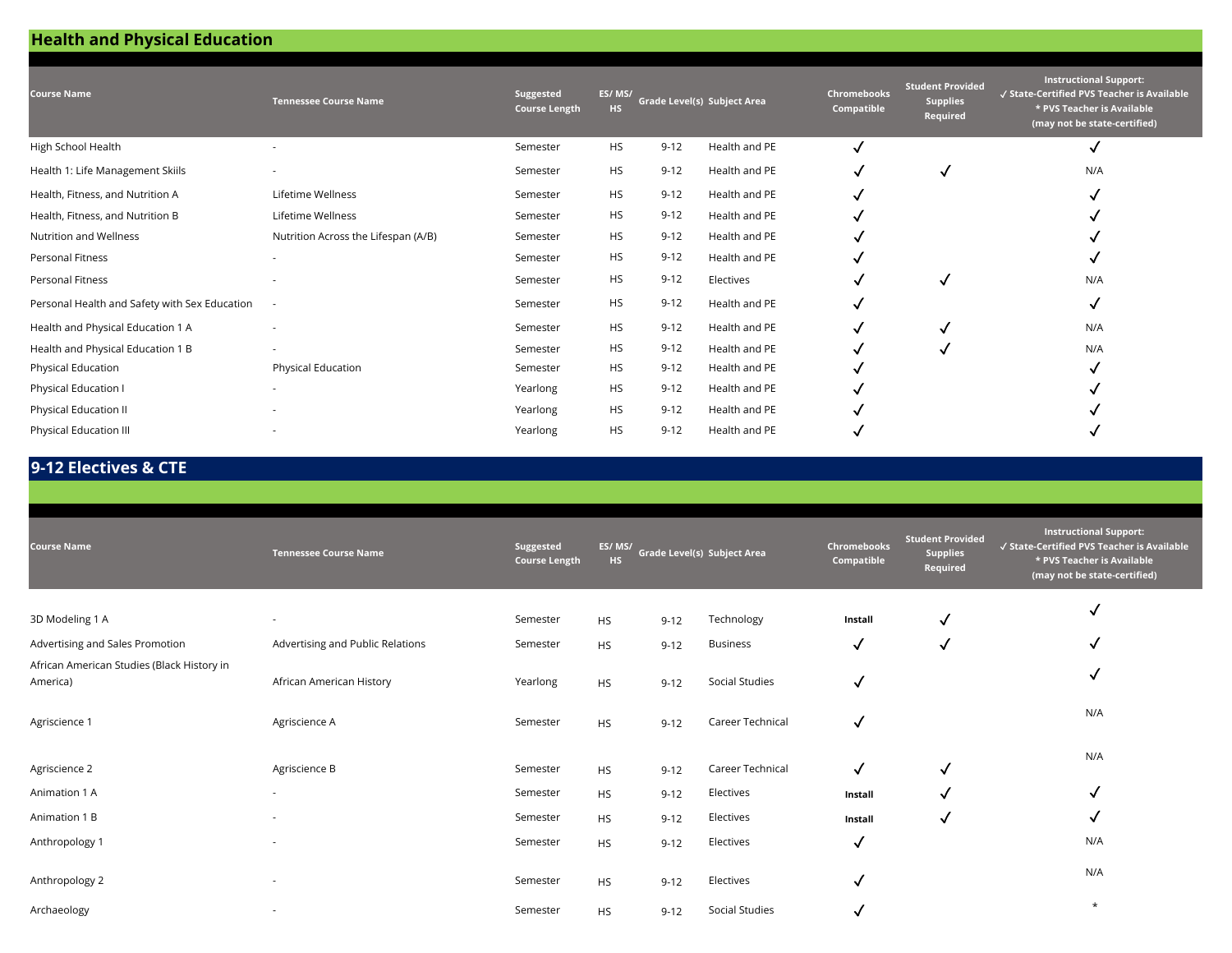| Art History A                                                |                                                          | Semester | HS        | $9 - 12$ | Electives        |              |              | ✓                       |
|--------------------------------------------------------------|----------------------------------------------------------|----------|-----------|----------|------------------|--------------|--------------|-------------------------|
| Art History B                                                |                                                          | Semester | <b>HS</b> | $9 - 12$ | Electives        |              |              |                         |
| Art in World Cultures                                        | Art in World Cultures                                    | Yearlong | <b>HS</b> | $9 - 12$ | Electives        | $\checkmark$ |              | $\checkmark$            |
| Astronomy 1 A                                                | - (formerly called Astronomy: Exploring the<br>Universe) | Semester | <b>HS</b> | $9 - 12$ | Science          | ✓            |              | $\checkmark$            |
| Astronomy 1 B                                                | - (formerly called Astronomy: Exploring the<br>Universe) | Semester | <b>HS</b> | $9 - 12$ | Science          |              |              | $\checkmark$            |
| Biotechnology 1 A                                            |                                                          | Semester | <b>HS</b> | $9 - 12$ | Science          | ✓            |              | N/A                     |
| Biotechnology 1 B                                            |                                                          | Semester | <b>HS</b> | $9 - 12$ | Science          |              |              | N/A                     |
| <b>Business Applications</b>                                 | <b>Business Communications</b>                           | Semester | <b>HS</b> | $9 - 12$ | <b>Business</b>  |              |              | $\checkmark$            |
| Career Planning and Skill Development                        |                                                          | Semester | <b>HS</b> | $9 - 12$ | Career Technical | ✓            |              |                         |
| Careers in Criminal Justice 1 A                              | Criminal Justice I A                                     | Semester | <b>HS</b> | $9 - 12$ | Career Technical | ✓            | √            | $\star$                 |
| Careers in Criminal Justice 1 B                              | Criminal Justice I B                                     | Semester | <b>HS</b> | $9 - 12$ | Career Technical | ✓            | $\checkmark$ | $^\ast$                 |
| Coding 1 A                                                   | Coding I                                                 | Semester | <b>HS</b> | $9 - 12$ | Career Technical | ✓            |              | $\checkmark$            |
| Coding 1 B                                                   | Coding I                                                 | Semester | <b>HS</b> | $9 - 12$ | Career Technical | $\checkmark$ |              | ✓                       |
| Computer Literacy A                                          |                                                          | Semester | <b>HS</b> | $9 - 12$ | Career Technical |              |              | N/A                     |
| Computer Literacy B                                          |                                                          | Semester | <b>HS</b> | $9 - 12$ | Career Technical | $\checkmark$ |              | N/A                     |
| Computing for College and Careers 1 A                        |                                                          | Semester | <b>HS</b> | $9 - 12$ | Technology       |              |              | $\checkmark$            |
| Computing for College and Careers 1 B                        |                                                          | Semester | <b>HS</b> | $9 - 12$ | Technology       |              |              | $\checkmark$            |
| Concepts of Engineering and Technology                       | Principles of Engineering and Technology                 | Semester | <b>HS</b> | $9 - 12$ | Technology       |              |              |                         |
| Cosmetology 1                                                | Cosmetology I                                            | Yearlong | <b>HS</b> | $9 - 12$ | Career Technical | ✓            | ✓            | $\star$                 |
| Cosmetology 2                                                | Cosmetology II                                           | Semester | <b>HS</b> | $9 - 12$ | Career Technical | ✓            | ✓            | N/A                     |
| Cosmetology 3 A                                              | Cosmetology III                                          | Semester | <b>HS</b> | $9 - 12$ | Career Technical | ✓            | ✓            | N/A                     |
| Cosmetology 3 B                                              | Cosmetology IV                                           | Semester | <b>HS</b> | $9 - 12$ | Career Technical | $\checkmark$ | $\checkmark$ | N/A                     |
| <b>Creative Writing</b>                                      | <b>Creative Writing</b>                                  | Semester | <b>HS</b> | $9 - 12$ | Electives        | ✓            |              | $\checkmark$            |
| Creative Writing: Unleashing the Core of Your<br>Imagination |                                                          | Semester | <b>HS</b> | $9 - 12$ | Electives        | √            |              | N/A                     |
| Criminology                                                  |                                                          | Semester | <b>HS</b> | $9 - 12$ | Career Technical |              |              | $\star$                 |
| Culinary Arts 1 A                                            | Culinary Arts I                                          | Semester | <b>HS</b> | $9 - 12$ | Career Technical |              |              | N/A                     |
| Culinary Arts 1 B                                            | Culinary Arts II                                         | Semester | <b>HS</b> | $9 - 12$ | Career Technical | $\checkmark$ | $\checkmark$ | $\mathsf{N}/\mathsf{A}$ |
| Culinary Arts 2: Baking, Pastry, and More!                   | Culinary Arts III                                        | Yearlong | <b>HS</b> | $9 - 12$ | Career Technical | ✓            | $\checkmark$ | N/A                     |
| <b>Culminating Project</b>                                   | $\overline{\phantom{a}}$                                 | Semester | HS        | $9 - 12$ | Elective         | ✓            |              | N/A                     |
| <b>Current Events</b>                                        |                                                          | Semester | <b>HS</b> | $9 - 12$ | Social Studies   | $\checkmark$ |              | $\checkmark$            |
| Cybersecurity 1 A                                            | Cybersecurity I A                                        | Semester | HS        | $9 - 12$ | Technology       | Install      | ✓            | N/A                     |
| Cybersecurity 1 B                                            | Cybersecurity I B                                        | Semester | HS        | $9 - 12$ | Technology       | Install      |              | N/A                     |
| Digital Photography 1 A                                      | Digital Arts and Design II                               | Semester | <b>HS</b> | $9 - 12$ | Electives        | $\checkmark$ | ✓            | $\checkmark$            |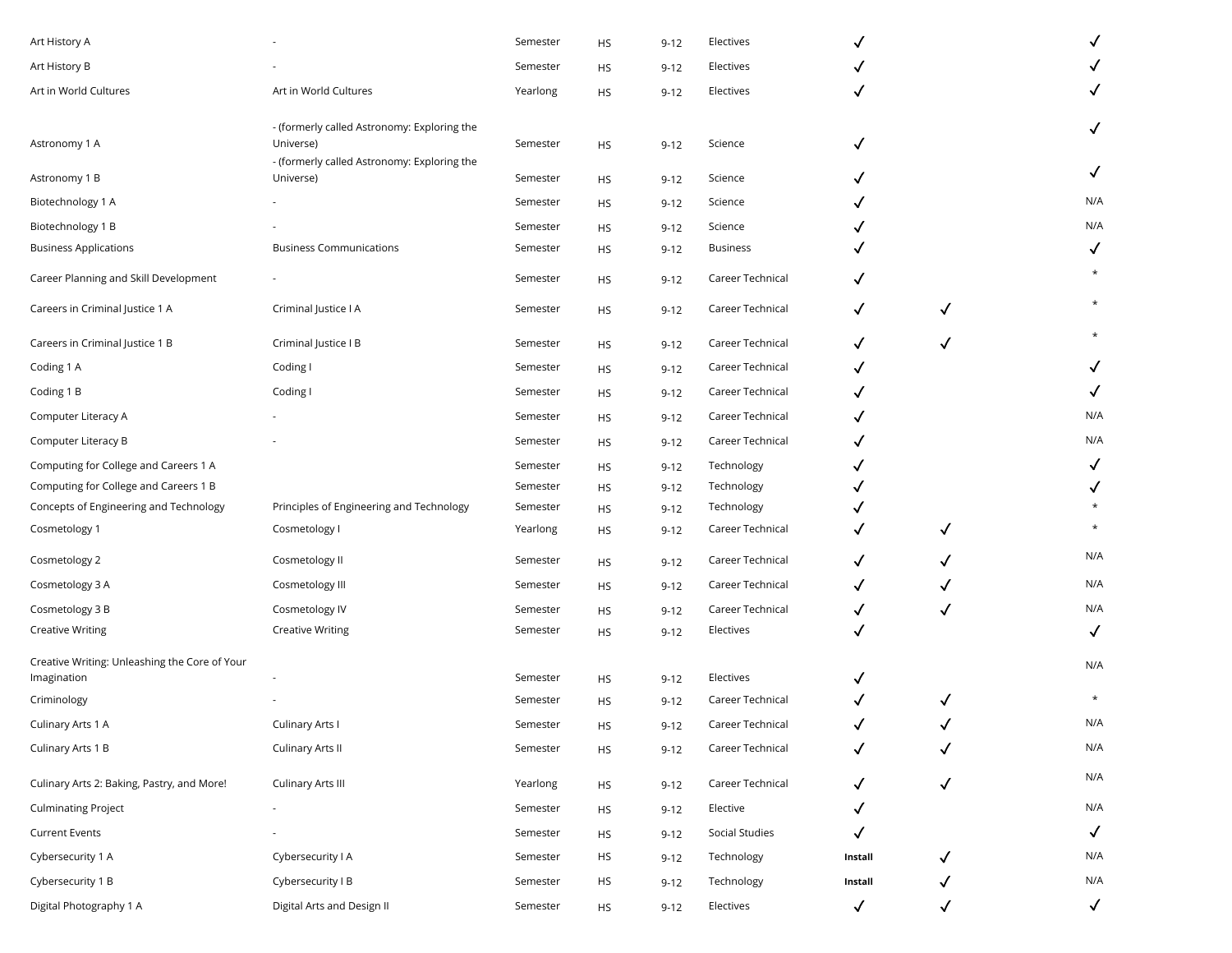| Digital Photography 1 B                                               | Digital Arts and Design II                      | Semester | HS        | $9 - 12$ | Electives        |              |              | $\checkmark$ |
|-----------------------------------------------------------------------|-------------------------------------------------|----------|-----------|----------|------------------|--------------|--------------|--------------|
| Digital Photography 2                                                 |                                                 | Semester | HS.       | $9 - 12$ | Electives        |              |              | $\checkmark$ |
| Driver's Education                                                    |                                                 | Semester | HS        | $9 - 12$ | Elective         | ✓            |              | N/A          |
| Early Childhood Education 1 A                                         | - (formerly Intro to Early Childhood Ed)        | Semester | HS        | $9 - 12$ | Career Technical | ✓            | ✓            | $\star$      |
| Early Childhood Education 1 B                                         | - (formerly Intro to Early Childhood Ed)        | Semester | HS        | $9 - 12$ | Career Technical | √            | $\checkmark$ |              |
| Entrepreneurship 1 A                                                  | Entrepreneurship 1                              | Semester | HS        | $9 - 12$ | <b>Business</b>  |              |              | $\checkmark$ |
| Entrepreneurship 1 B                                                  | Entrepreneurship 1                              | Semester | HS        | $9 - 12$ | <b>Business</b>  |              |              |              |
| <b>Environmental Science</b>                                          | <b>Environmental Science</b>                    | Semester | HS        | $9 - 12$ | Science          | ✓            | √            |              |
| <b>Environmental Science</b>                                          | <b>Environmental Science</b>                    | Semester | HS        | $9 - 12$ | Science          | ✓            |              | ✓            |
| <b>Fashion Design</b>                                                 |                                                 | Semester | HS        | $9 - 12$ | Career Technical |              |              | N/A          |
| Financial Literacy                                                    |                                                 | Semester | HS        | $9 - 12$ | Electives        |              |              | $\star$      |
| Forensic Science 1                                                    |                                                 | Semester | HS        | $9 - 12$ | Career Technical |              |              | $\star$      |
| Forensic Science 2                                                    |                                                 | Semester | HS        | $9 - 12$ | Career Technical |              |              | N/A          |
| Forensics                                                             |                                                 | Yearlong | HS        | $9 - 12$ | Career Technical |              |              | $\star$      |
| Forestry & Natural Resources                                          | Natural Resource Management                     | Semester | HS        | $9 - 12$ | Science          |              | √            | N/A          |
| Foundations of Game Design 1 A                                        |                                                 | Semester | HS        | $9 - 12$ | Technology       | Install      |              | ✓            |
| Foundations of Game Design 1 B                                        |                                                 | Semester | HS        | $9 - 12$ | Technology       | Install      |              | ✓            |
| Fundamentals of Art                                                   |                                                 | Semester | <b>HS</b> | $9 - 12$ | Electives        | ✓            |              |              |
| Fundamentals of Art Appreciation                                      |                                                 | Semester | HS        | $9 - 12$ | Electives        |              |              |              |
| Fundamentals of Art History                                           |                                                 | Semester | HS        | $9 - 12$ | Electives        |              |              |              |
| Fundamentals of English Composition                                   |                                                 | Semester | HS        | $9 - 12$ | Electives        |              |              |              |
| Game Design for Chromebooks 1 A                                       |                                                 | Semester | HS        | $9 - 12$ | Technology       |              |              |              |
| Game Design for Chromebooks 1 B                                       |                                                 | Semester | HS        | $9 - 12$ | Technology       |              |              |              |
| Gothic Literature                                                     |                                                 | Semester | HS        | $9 - 12$ | Electives        |              |              | ✓            |
| Great Minds in Science                                                |                                                 | Yearlong | HS        | $9 - 12$ | Science          |              |              | N/A          |
| Health Science 1: The Whole Individual                                | <b>Health Science Education</b>                 | Yearlong | HS        | $9 - 12$ | Career Technical |              | ✓            |              |
| Health Science 2: Patient Care & Medical Services Diagnostic Medicine | Medical Therapeutics (was called Nursing 1 last | Yearlong | HS        | $9 - 12$ | Career Technical |              |              | N/A          |
| Health Science: Nursing 1                                             | year)                                           | Yearlong | HS        | $9 - 12$ | Career Technical | √            |              | N/A          |
| Health Science: Public Health                                         | Global Health and Epidemiology                  | Yearlong | HS        | $9 - 12$ | Career Technical |              |              | N/A          |
| High School Career Discovery                                          |                                                 | Semester | HS        | $9 - 12$ | Other            |              |              | $\star$      |
| History of the Holocaust                                              |                                                 | Yearlong | HS        | $9 - 12$ | Social Studies   | √            |              | $\checkmark$ |
| Hospitality and Tourism 1: Traveling the Globe                        | Hospitality & Tourism Management I              | Semester | HS        | $9 - 12$ | Career Technical | ✓            | ✓            | N/A          |
| Hospitality and Tourism 2: Hotel and Restaurant<br>Management A       | Hospitality & Tourism Management II             | Semester | HS        | $9 - 12$ | Career Technical | ✓            |              | N/A          |
| Hospitality and Tourism 2: Hotel and Restaurant<br>Management B       | Hospitality & Tourism Management III            | Semester | HS        | $9 - 12$ | Career Technical | $\checkmark$ | ✓            | N/A          |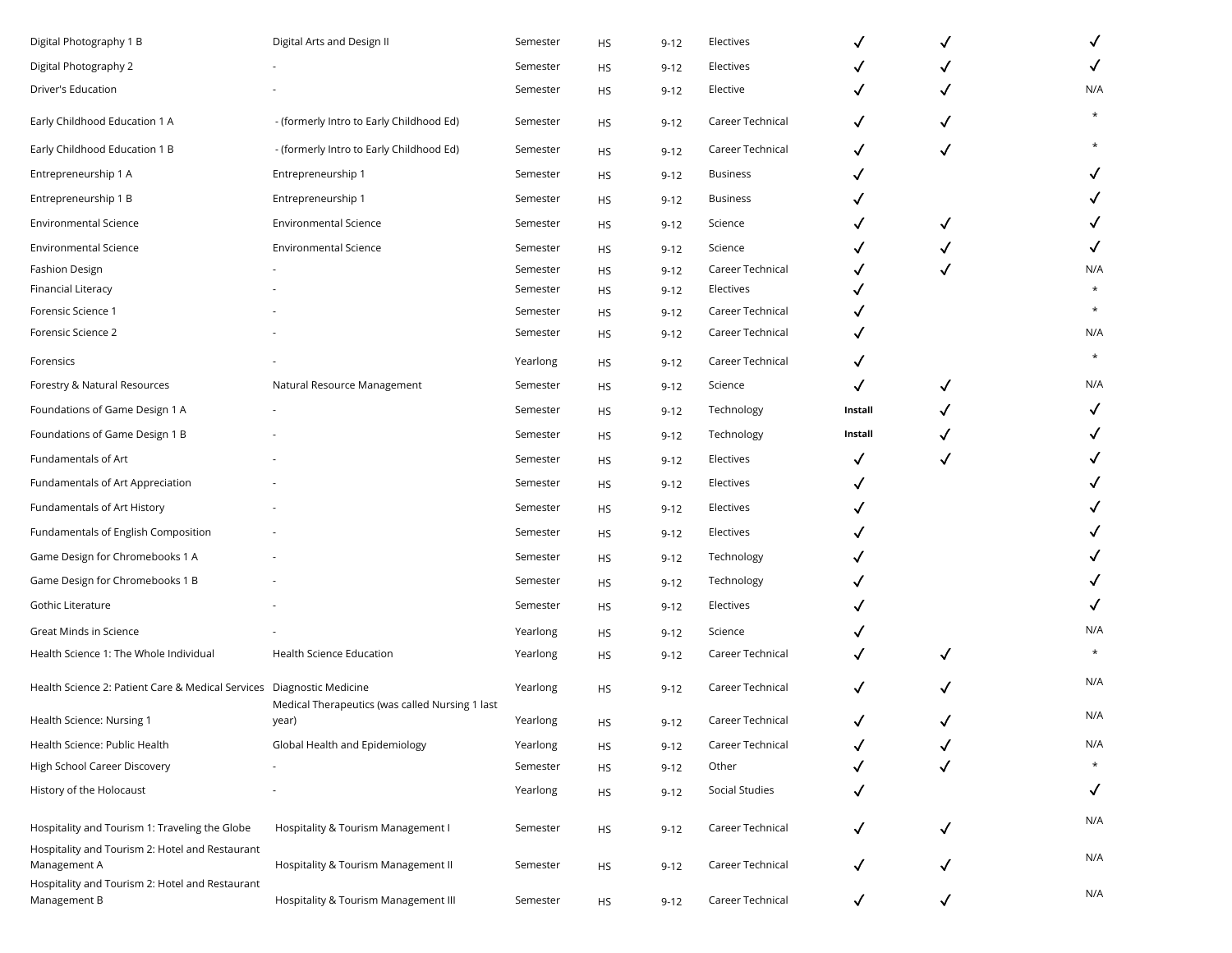| Human and Social Services 1                      | Introduction to Human Studies                              | Yearlong | HS        | $9 - 12$ | Career Technical |              | $\checkmark$ | N/A          |
|--------------------------------------------------|------------------------------------------------------------|----------|-----------|----------|------------------|--------------|--------------|--------------|
| Human Geography                                  |                                                            | Semester | HS        | $9 - 12$ | Social Studies   |              |              | $\checkmark$ |
| Interior Design                                  |                                                            | Semester | HS        | $9 - 12$ | Career Technical | ✓            | √            | N/A          |
| <b>International Business</b>                    |                                                            | Semester | HS        | $9 - 12$ | <b>Business</b>  |              |              | $\checkmark$ |
| Internship & Work Study A                        |                                                            | Semester | HS        | $9 - 12$ | Career Technical |              |              | N/A          |
| Internship & Work Study B                        |                                                            | Semester | HS        | $9 - 12$ | Career Technical | ✓            |              | N/A          |
| Introduction to Anthropology                     |                                                            | Semester | HS        | $9 - 12$ | Electives        |              |              | N/A          |
| Introduction to Computer Applications            |                                                            | Semester | НS        | $9 - 12$ | Technology       |              |              |              |
| Introduction to Drawing                          |                                                            | Semester | HS        | $9 - 12$ | Electives        |              | $\checkmark$ |              |
| Introduction to Grammar and Composition          |                                                            | Semester | HS        | $9 - 12$ | Electives        | ✓            |              |              |
| Introduction to Graphic Design A                 | Digital Arts and Design I                                  | Semester | HS        | $9 - 12$ | Technology       | Install      |              |              |
| Introduction to Graphic Design B                 | Digital Arts and Design I                                  | Semester | HS        | $9 - 12$ | Technology       | Install      |              | ✓            |
| Journalism 1 A                                   | Journalism                                                 | Semester | HS        | $9 - 12$ | Electives        | ✓            |              | N/A          |
| Journalism 1 B                                   | Journalism                                                 | Semester | HS        | $9 - 12$ | Electives        |              |              | N/A          |
| Journalism A                                     | Journalism                                                 | Semester | HS        | $9 - 12$ | Electives        |              |              |              |
| Journalism B                                     | Journalism                                                 | Semester | <b>HS</b> | $9 - 12$ | Electives        |              |              |              |
| Law & Order                                      | Pre-Law I                                                  | Semester | HS        | $9 - 12$ | Electives        | ✓            |              |              |
| Learning in a Digital World: Digital Citizenship |                                                            | Semester | HS        | $9 - 12$ | Other            | ✓            |              | N/A          |
| Life Skills: Navigating Adulthood                | . - (formerly called Life Skills)                          | Semester | <b>HS</b> | $9 - 12$ | Elective         | ✓            | $\checkmark$ |              |
| Living Music I                                   | Music Theory                                               | Semester | HS        | $9 - 12$ | Electives        | Install      |              | ✓            |
| Living Music II                                  | Music Theory                                               | Semester | HS        | $9 - 12$ | Electives        | Install      |              | $\checkmark$ |
| Manufacturing: Product Design and Innovation     | - (formerly called Intro to Manufacturing)                 | Semester | HS        | $9 - 12$ | Career Technical | ✓            |              | N/A          |
| Marine Science: Secrets of the Blue              | - (formerly called Marine Science)                         | Yearlong | НS        | $9 - 12$ | Science          |              |              | $\checkmark$ |
| Military Careers                                 |                                                            | Semester | HS        | $9 - 12$ | Elective         |              |              | N/A          |
| Music Appreciation                               |                                                            | Semester | HS        | $9 - 12$ | Electives        |              |              | ✓            |
| Mythology and Folklore                           |                                                            | Semester | HS        | $9 - 12$ | Electives        |              |              | ✓            |
| National Security                                |                                                            | Semester | <b>HS</b> | $9 - 12$ | Electives        |              |              | N/A          |
| Peer Counseling                                  |                                                            | Semester | HS        | $9 - 12$ | Elective         |              |              | N/A          |
| Personal & Family Finance                        | - (formerly called Personal and Family Finance 1) Yearlong |          | <b>HS</b> | $9 - 12$ | Career Technical | $\checkmark$ |              | N/A          |
| Personal Finance                                 |                                                            | Semester | <b>HS</b> | $9 - 12$ | Social Studies   |              |              | $\star$      |
| Personal Psychology 1                            | - (Formerly called Intro to Psych)                         | Semester | HS        | $9 - 12$ | Social Studies   | $\checkmark$ |              | $\star$      |
| Personal Psychology 2                            | - (Formerly called Intro to Psych)                         | Semester | <b>HS</b> | $9 - 12$ | Social Studies   | √            |              | N/A          |
| Philosophy                                       |                                                            | Semester | <b>HS</b> | $9 - 12$ | Electives        | √            |              | N/A          |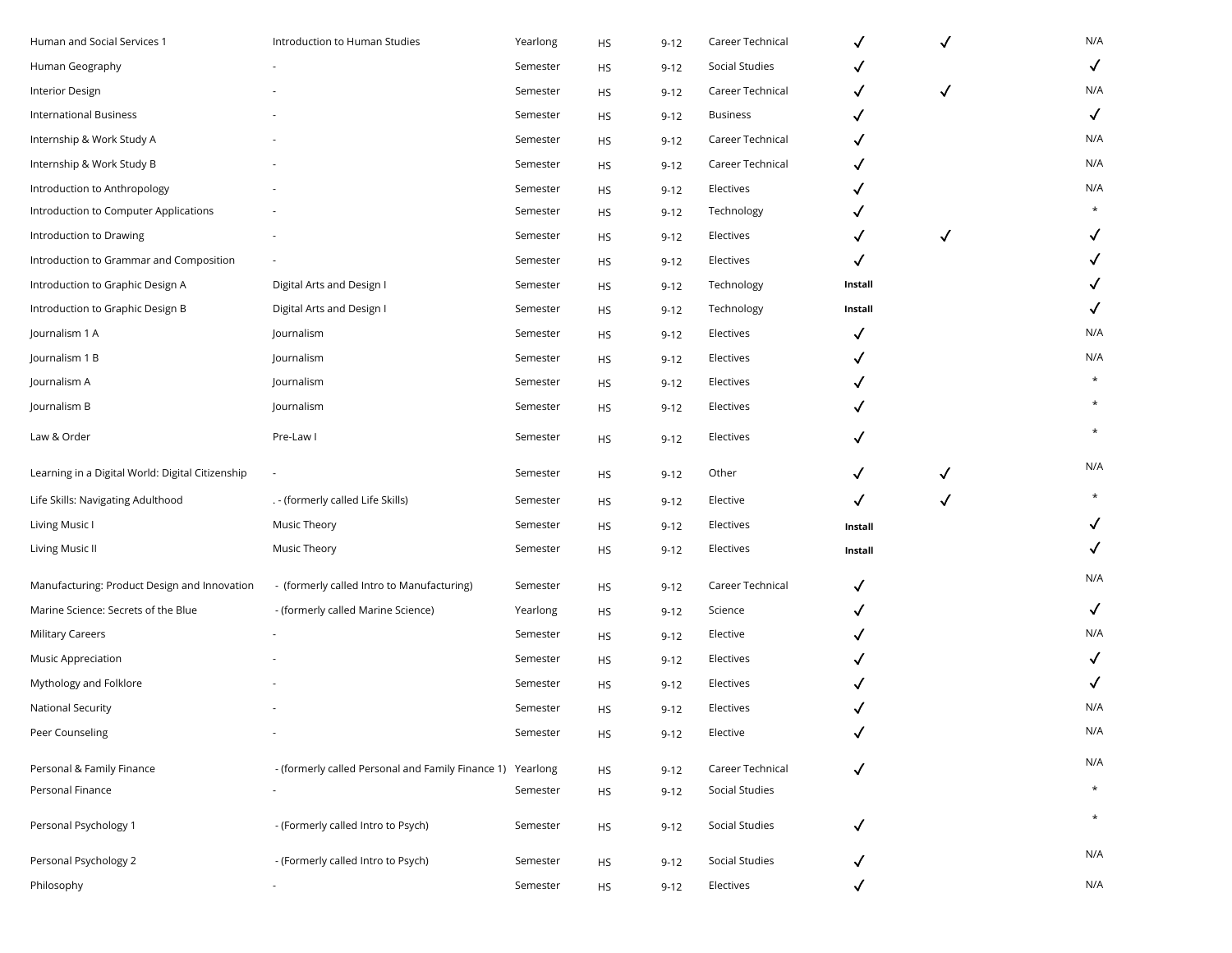| Principles of Agriculture, Food, & Natural<br>Resources |                                          | Yearlong | HS        | $9 - 12$ | Science          | ✓            | ✓            | N/A          |
|---------------------------------------------------------|------------------------------------------|----------|-----------|----------|------------------|--------------|--------------|--------------|
| Principles of Business and Finance A                    | Introduction to Business & Marketing A   | Semester | HS        | $9 - 12$ | <b>Business</b>  | ✓            |              | $\checkmark$ |
| Principles of Business and Finance B                    | Introduction to Business & Marketing B   | Semester | HS        | $9 - 12$ | <b>Business</b>  | $\checkmark$ |              | $\checkmark$ |
| Principles of Marketing A                               | Marketing and Management I: Principles A | Semester | HS        | $9 - 12$ | <b>Business</b>  | ✓            |              | $\checkmark$ |
| Principles of Marketing B                               | Marketing and Management I: Principles B | Semester | HS        | $9 - 12$ | <b>Business</b>  | ✓            |              | ✓            |
| Principles of Public Service                            |                                          | Yearlong | HS        | $9 - 12$ | Career Technical | ✓            |              | N/A          |
| Psychology A                                            | Psychology                               | Semester | HS        | $9 - 12$ | Social Studies   | ✓            |              | $\checkmark$ |
| Psychology B                                            | Psychology                               | Semester | HS        | $9 - 12$ | Social Studies   |              |              | $\checkmark$ |
| Public Speaking I A                                     |                                          | Semester | HS        | $9 - 12$ | Communication    |              |              |              |
| Public Speaking I B                                     |                                          | Semester | HS        | $9 - 12$ | Communication    |              |              |              |
| Reading and Writing for Purpose                         |                                          | Semester | HS        | $9 - 12$ | Electives        | ✓            | $\checkmark$ | $\star$      |
| Real World Parenting                                    |                                          | Semester | HS        | $9 - 12$ | Elective         | ✓            |              | N/A          |
| Renewable Technologies                                  |                                          | Semester | HS        | $9 - 12$ | Science          | ✓            |              | N/A          |
| Restaurant Management                                   |                                          | Semester | HS        | $9 - 12$ | Career Technical | ✓            | $\checkmark$ | N/A          |
| Service Learning Project I A                            |                                          | Semester | HS        | $9 - 12$ | Elective         | ✓            |              | N/A          |
| Service Learning Project I B                            |                                          | Semester | HS        | $9 - 12$ | Elective         | $\checkmark$ |              | N/A          |
| Service Learning Project II A                           |                                          | Semester | HS        | $9 - 12$ | Elective         | ✓            |              | N/A          |
| Service Learning Project II B                           |                                          | Semester | HS        | $9 - 12$ | Elective         |              |              | N/A          |
| Service Learning Project III A                          |                                          | Semester | HS        | $9 - 12$ | Elective         |              |              | N/A          |
| Service Learning Project III B                          |                                          | Semester | <b>HS</b> | $9 - 12$ | Elective         | √            |              | N/A          |
| Service Learning Project IV A                           |                                          | Semester | HS        | $9 - 12$ | Elective         | ✓            |              | N/A          |
| Service Learning Project IV B                           |                                          | Semester | HS        | $9 - 12$ | Elective         | ✓            |              | N/A          |
| Social Media: Our Connected World                       | Social Media and Analytics               | Semester | <b>HS</b> | $9 - 12$ | Career Technical | ✓            | $\checkmark$ | $\star$      |
| Social Problems 1: A World in Crisis                    |                                          | Semester | HS        | $9 - 12$ | Elective         | ✓            |              | N/A          |
| Social Problems 2: Crisis; Conflicts and Challenges -   |                                          | Semester | HS.       | $9 - 12$ | Elective         | $\checkmark$ |              | N/A          |
| Sociology 1                                             |                                          | Semester | <b>HS</b> | $9 - 12$ | Science          |              |              | $\checkmark$ |
| Sociology 2                                             |                                          | Semester | HS        | $9 - 12$ | Science          |              |              | N/A          |
| Speech and Debate                                       | Speech and Debate                        | Semester | <b>HS</b> | $9 - 12$ | Electives        |              |              |              |
| Sports & Entertainment Marketing                        |                                          | Semester | HS        | $9 - 12$ | <b>Business</b>  |              |              | $\checkmark$ |
| Sports Management                                       |                                          | Semester | HS        | $9 - 12$ | <b>Business</b>  |              |              | $\checkmark$ |
| The Lord of the Rings                                   |                                          | Semester | HS        | $9 - 12$ | Electives        |              |              | N/A          |
| Theater, Cinema, & Film Production 1 A                  |                                          | Semester | HS        | $9 - 12$ | Career Technical |              |              | N/A          |
| Theater, Cinema, & Film Production 1 B                  |                                          | Semester | <b>HS</b> | $9 - 12$ | Career Technical | $\checkmark$ | $\checkmark$ | N/A          |
|                                                         |                                          |          |           |          |                  |              |              |              |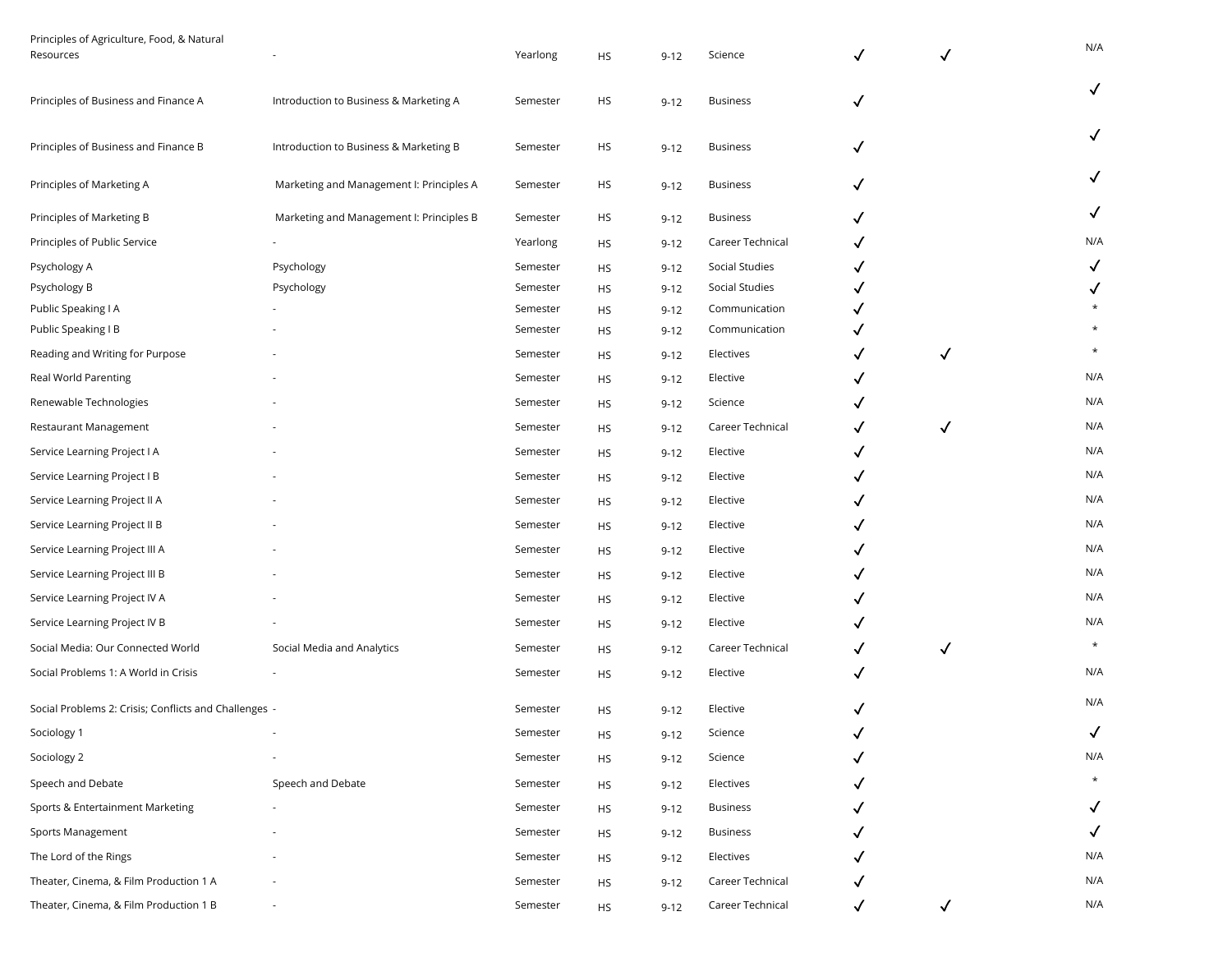| Veterinary Science                                            |                        | Semester | <b>HS</b> | $9 - 12$ | Career Technical |         | N/A |
|---------------------------------------------------------------|------------------------|----------|-----------|----------|------------------|---------|-----|
| Web Design I A                                                | Web Design Foundations | Semester | <b>HS</b> | $9 - 12$ | Technology       | Install |     |
| Web Design I B<br>women's Studies: A Personal Journey Inrough | Web Design Foundations | Semester | <b>HS</b> | $9 - 12$ | Technology       | Install |     |
| Film                                                          |                        | Semester | <b>HS</b> | $9 - 12$ | Social Studies   |         | N/A |
| Workplace & Internship Readiness                              |                        | Semester | <b>HS</b> | $9 - 12$ | Elective         |         | N/A |
| World Religions                                               |                        | Yearlong | HS        | $9 - 12$ | Social Studies   |         | N/A |

# **World Languages**

| <b>Course Name</b> | <b>Tennessee Course Name</b> | Suggested<br><b>Course Length</b> | ES/MS/<br><b>HS</b> |          | Grade Level(s) Subject Area | Chromebooks<br>Compatible | <b>Student Provided</b><br><b>Supplies</b><br>Required | <b>Instructional Support:</b><br>√ State-Certified PVS Teacher is Available<br>* PVS Teacher is Available<br>(may not be state-certified) |
|--------------------|------------------------------|-----------------------------------|---------------------|----------|-----------------------------|---------------------------|--------------------------------------------------------|-------------------------------------------------------------------------------------------------------------------------------------------|
| French I A         | French I                     | Semester                          | <b>HS</b>           | $9 - 12$ | Elective                    | √                         |                                                        | √                                                                                                                                         |
| French I B         | French I                     | Semester                          | <b>HS</b>           | $9 - 12$ | Elective                    |                           |                                                        |                                                                                                                                           |
| French II A        | French II                    | Semester                          | <b>HS</b>           | $9 - 12$ | Elective                    |                           |                                                        |                                                                                                                                           |
| French II B        | French II                    | Semester                          | <b>HS</b>           | $9 - 12$ | Elective                    |                           |                                                        |                                                                                                                                           |
| French III A       | French III                   | Semester                          | <b>HS</b>           | $9 - 12$ | Elective                    |                           |                                                        |                                                                                                                                           |
| French III B       | French III                   | Semester                          | <b>HS</b>           | $9 - 12$ | Elective                    |                           |                                                        |                                                                                                                                           |
| French IV A        | French IV                    | Semester                          | HS                  | $9 - 12$ | Elective                    |                           |                                                        |                                                                                                                                           |
| French IV B        | French IV                    | Semester                          | <b>HS</b>           | $9 - 12$ | Elective                    |                           |                                                        |                                                                                                                                           |
| German I A         | German I                     | Semester                          | <b>HS</b>           | $9 - 12$ | Elective                    |                           |                                                        |                                                                                                                                           |
| German I B         | German I                     | Semester                          | <b>HS</b>           | $9 - 12$ | Elective                    |                           |                                                        |                                                                                                                                           |
| German II A        | German II                    | Semester                          | <b>HS</b>           | $9 - 12$ | Elective                    |                           |                                                        |                                                                                                                                           |
| German II B        | German II                    | Semester                          | <b>HS</b>           | $9 - 12$ | Elective                    |                           |                                                        |                                                                                                                                           |
| German III A       | German III                   | Semester                          | <b>HS</b>           | $9 - 12$ | Elective                    |                           |                                                        |                                                                                                                                           |
| German III B       | German III                   | Semester                          | <b>HS</b>           | $9 - 12$ | Elective                    |                           |                                                        |                                                                                                                                           |
| Japanese I A       | Japanese I                   | Semester                          | <b>HS</b>           | $9 - 12$ | Elective                    |                           |                                                        |                                                                                                                                           |
| Japanese I B       | Japanese I                   | Semester                          | <b>HS</b>           | $9 - 12$ | Elective                    |                           |                                                        |                                                                                                                                           |
| Japanese II A      | Japanese II                  | Semester                          | <b>HS</b>           | $9 - 12$ | Elective                    |                           |                                                        |                                                                                                                                           |
| Japanese II B      | Japanese II                  | Semester                          | <b>HS</b>           | $9 - 12$ | Elective                    |                           |                                                        |                                                                                                                                           |
| Sign Language I A  | Sign Language I              | Semester                          | <b>HS</b>           | $9 - 12$ | Elective                    |                           |                                                        |                                                                                                                                           |
| Sign Language I B  | Sign Language I              | Semester                          | <b>HS</b>           | $9 - 12$ | Elective                    |                           |                                                        |                                                                                                                                           |
| Sign Language II A | Sign Language II             | Semester                          | <b>HS</b>           | $9 - 12$ | Elective                    |                           |                                                        |                                                                                                                                           |
| Sign Language II B | Sign Language II             | Semester                          | <b>HS</b>           | $9 - 12$ | Elective                    |                           |                                                        |                                                                                                                                           |
| Spanish I A        | Spanish I                    | Semester                          | <b>HS</b>           | $9 - 12$ | Elective                    |                           |                                                        |                                                                                                                                           |
| Spanish I B        | Spanish I                    | Semester                          | <b>HS</b>           | $9 - 12$ | Elective                    |                           |                                                        |                                                                                                                                           |
| Spanish II A       | Spanish II                   | Semester                          | <b>HS</b>           | $9 - 12$ | Elective                    |                           |                                                        |                                                                                                                                           |
| Spanish II B       | Spanish II                   | Semester                          | <b>HS</b>           | $9 - 12$ | Elective                    |                           |                                                        |                                                                                                                                           |
| Spanish III A      | Spanish III                  | Semester                          | <b>HS</b>           | $9 - 12$ | Elective                    |                           |                                                        |                                                                                                                                           |
| Spanish III B      | Spanish III                  | Semester                          | <b>HS</b>           | $9 - 12$ | Elective                    |                           |                                                        |                                                                                                                                           |
| Spanish IV A       | Spanish IV                   | Semester                          | <b>HS</b>           | $9 - 12$ | Elective                    |                           |                                                        |                                                                                                                                           |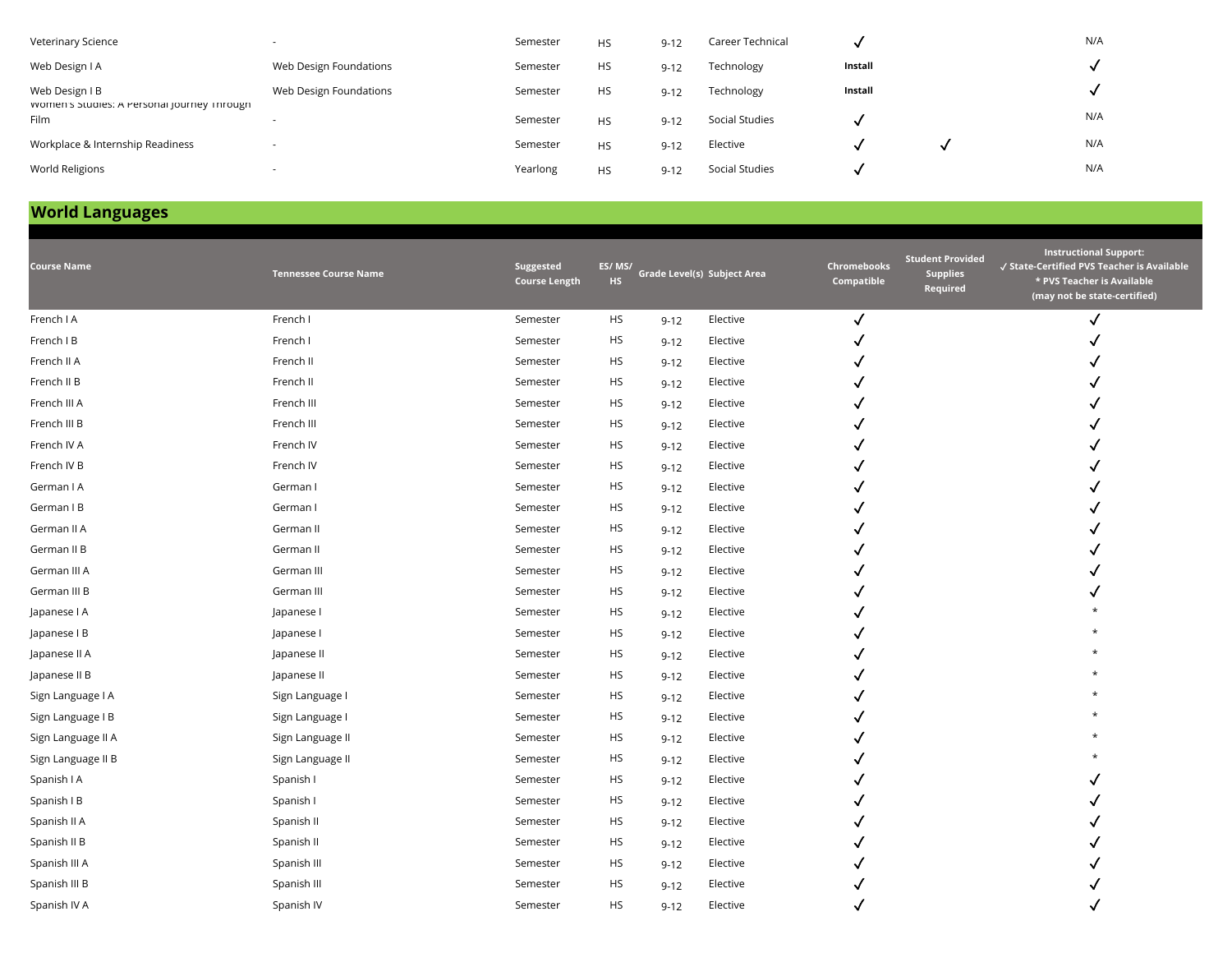| Spanish IV B |  |  |
|--------------|--|--|
|              |  |  |
|              |  |  |
|              |  |  |

| <b>Course Name</b>         | <b>Tennessee Course Name</b>                         | Suggested<br><b>Course Length</b> | ES/MS/<br>HS. |          | Grade Level(s) Subject Area | <b>Chromebooks</b><br>Compatible | <b>Student Provided</b><br><b>Supplies</b><br>Required | <b>Instructional Support:</b><br>√ State-Certified PVS Teacher is Available<br>* PVS Teacher is Available<br>(may not be state-certified) |
|----------------------------|------------------------------------------------------|-----------------------------------|---------------|----------|-----------------------------|----------------------------------|--------------------------------------------------------|-------------------------------------------------------------------------------------------------------------------------------------------|
| College Prep with ACT      | Preparing for the ACT, Post Secondary, and<br>Career | Semester                          | <b>HS</b>     | $9 - 12$ | Test Prep                   | M                                |                                                        | $\star$                                                                                                                                   |
| College Prep with SAT      | $\overline{\phantom{a}}$                             | Semester                          | <b>HS</b>     | $9 - 12$ | Test Prep                   | N                                |                                                        | $\star$                                                                                                                                   |
| GED Language Arts (M)      | $\overline{\phantom{a}}$                             | Semester                          | <b>HS</b>     | $9 - 12$ | Test Prep                   | N                                |                                                        | N/A                                                                                                                                       |
| <b>GED Mathematics (M)</b> | $\overline{\phantom{a}}$                             | Semester                          | <b>HS</b>     | $9 - 12$ | Test Prep                   | M                                |                                                        | N/A                                                                                                                                       |
| GED Science (M)            | $\overline{\phantom{a}}$                             | Semester                          | <b>HS</b>     | $9 - 12$ | Test Prep                   | N                                |                                                        | N/A                                                                                                                                       |
| GED Social Studies (M)     | $\overline{\phantom{a}}$                             | Semester                          | <b>HS</b>     | $9 - 12$ | Test Prep                   | $\ddot{\phantom{0}}$             |                                                        | N/A                                                                                                                                       |

### **Credit Recovery**

| <b>Course Name</b>      | <b>Tennessee Course Name</b> | Suggested<br><b>Course Length</b> | ES/MS/<br><b>HS</b> |          | Grade Level(s) Subject Area | <b>Chromebooks</b><br>Compatible | <b>Student Provided</b><br><b>Supplies</b><br>Required | <b>Instructional Support:</b><br>√ State-Certified PVS Teacher is Available<br>* PVS Teacher is Available<br>(may not be state-certified) |
|-------------------------|------------------------------|-----------------------------------|---------------------|----------|-----------------------------|----------------------------------|--------------------------------------------------------|-------------------------------------------------------------------------------------------------------------------------------------------|
| Algebra 1 A (M)         |                              | Semester                          | <b>HS</b>           | $9 - 12$ | Mathematics                 | $\checkmark$                     | $\checkmark$                                           | N/A                                                                                                                                       |
| Algebra 1 B (M)         |                              | Semester                          | <b>HS</b>           | $9 - 12$ | Mathematics                 | v                                | v                                                      | N/A                                                                                                                                       |
| Algebra 2 A (M)         |                              | Semester                          | <b>HS</b>           | $9 - 12$ | Mathematics                 | √                                | v                                                      | N/A                                                                                                                                       |
| Algebra 2 B (M)         |                              | Semester                          | <b>HS</b>           | $9 - 12$ | Mathematics                 | $\checkmark$                     | √                                                      | N/A                                                                                                                                       |
| Geometry A (M)          |                              | Semester                          | <b>HS</b>           | $9 - 12$ | Mathematics                 | ✓                                | $\checkmark$                                           | N/A                                                                                                                                       |
| Geometry B (M)          |                              | Semester                          | <b>HS</b>           | $9 - 12$ | Mathematics                 | $\checkmark$                     | $\checkmark$                                           | N/A                                                                                                                                       |
| Integrated Math 1 A (M) |                              | Semester                          | <b>HS</b>           | $9 - 12$ | Mathematics                 | √                                |                                                        | N/A                                                                                                                                       |
| Integrated Math 1 B (M) |                              | Semester                          | <b>HS</b>           | $9 - 12$ | Mathematics                 | √                                |                                                        | N/A                                                                                                                                       |
| Integrated Math 2 A (M) |                              | Semester                          | <b>HS</b>           | $9 - 12$ | Mathematics                 | √                                |                                                        | N/A                                                                                                                                       |
| Integrated Math 2 B (M) |                              | Semester                          | <b>HS</b>           | $9 - 12$ | Mathematics                 | √                                |                                                        | N/A                                                                                                                                       |
| Integrated Math 3 A (M) |                              | Semester                          | <b>HS</b>           | $9 - 12$ | Mathematics                 | √                                |                                                        | N/A                                                                                                                                       |
| Integrated Math 3 B (M) |                              | Semester                          | <b>HS</b>           | $9 - 12$ | Mathematics                 | √                                |                                                        | N/A                                                                                                                                       |
| Integrated Math 4 A (M) |                              | Semester                          | <b>HS</b>           | $9 - 12$ | Mathematics                 |                                  |                                                        | N/A                                                                                                                                       |
| Integrated Math 4 B (M) |                              | Semester                          | <b>HS</b>           | $9 - 12$ | Mathematics                 | √                                |                                                        | N/A                                                                                                                                       |
| Math Models A (M)       |                              | Semester                          | <b>HS</b>           | $9 - 12$ | Mathematics                 | √                                |                                                        | N/A                                                                                                                                       |
| Math Models B (M)       |                              | Semester                          | <b>HS</b>           | $9 - 12$ | Mathematics                 | √                                |                                                        | N/A                                                                                                                                       |
| Pre-Calculus A (M)      |                              | Semester                          | <b>HS</b>           | $9 - 12$ | Mathematics                 | √                                |                                                        | N/A                                                                                                                                       |
| Pre-Calculus B (M)      |                              | Semester                          | <b>HS</b>           | $9 - 12$ | Mathematics                 | √                                |                                                        | N/A                                                                                                                                       |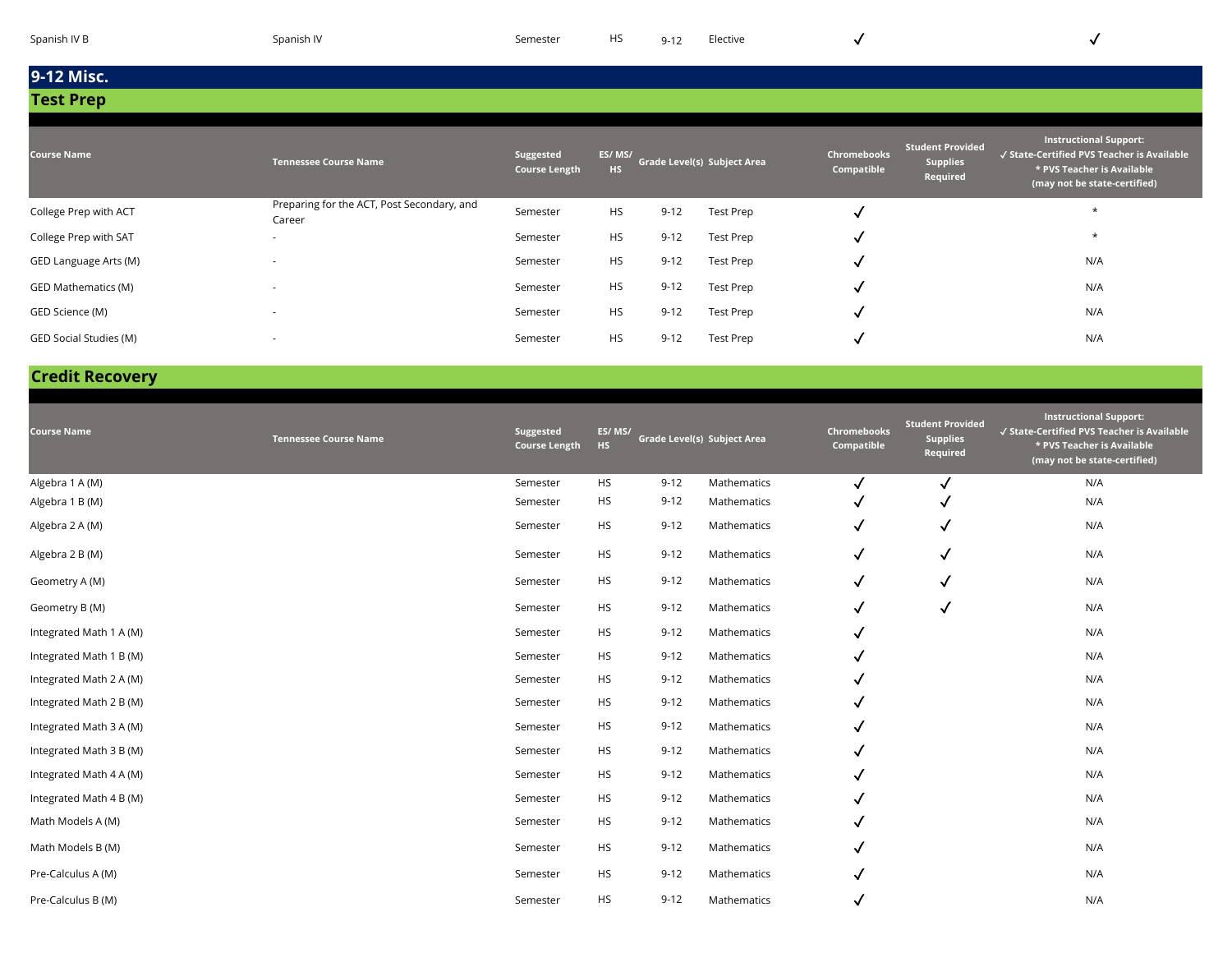| English 9 A (M)                  | Semester | <b>HS</b> | 9        | Language Arts  | $\checkmark$ |              | N/A |
|----------------------------------|----------|-----------|----------|----------------|--------------|--------------|-----|
| English 9 B (M)                  | Semester | <b>HS</b> | 9        | Language Arts  | $\checkmark$ |              | N/A |
| English 10 A (M)                 | Semester | HS        | 10       | Language Arts  | $\checkmark$ |              | N/A |
| English 10 B (M)                 | Semester | HS        | 10       | Language Arts  | $\checkmark$ |              | N/A |
| English 11 A (M)                 | Semester | <b>HS</b> | 11       | Language Arts  | $\checkmark$ |              | N/A |
| English 11 B (M)                 | Semester | <b>HS</b> | 11       | Language Arts  | $\checkmark$ |              | N/A |
| English 12 A (M)                 | Semester | HS        | 12       | Language Arts  | $\checkmark$ |              | N/A |
| English 12 B (M)                 | Semester | <b>HS</b> | 12       | Language Arts  | $\checkmark$ |              | N/A |
| Biology A (M)                    | Semester | <b>HS</b> | $9 - 12$ | Science        | $\checkmark$ |              | N/A |
| Biology B (M)                    | Semester | HS        | $9 - 12$ | Science        | ✓            |              | N/A |
| Chemistry A (M)                  | Semester | HS        | $9 - 12$ | Science        | $\checkmark$ | $\checkmark$ | N/A |
| Chemistry B (M)                  | Semester | <b>HS</b> | $9 - 12$ | Science        | $\checkmark$ | √            | N/A |
| Earth Science A (M)              | Semester | <b>HS</b> | $9 - 12$ | Science        | $\checkmark$ |              | N/A |
| Earth Science B (M)              | Semester | HS        | $9 - 12$ | Science        | $\checkmark$ |              | N/A |
| Physical Science A (M)           | Semester | <b>HS</b> | $9 - 12$ | Science        | $\checkmark$ | $\checkmark$ | N/A |
| Physical Science B (M)           | Semester | HS        | $9 - 12$ | Science        | $\checkmark$ | $\checkmark$ | N/A |
| Physical Science - Chemistry (M) | Semester | HS        | $9 - 12$ | Science        | $\checkmark$ |              | N/A |
| Physical Science - Physics (M)   | Semester | <b>HS</b> | $9 - 12$ | Science        | $\checkmark$ |              | N/A |
| Physics A (M)                    | Semester | <b>HS</b> | $9 - 12$ | Science        | $\checkmark$ | $\checkmark$ | N/A |
| Physics B (M)                    | Semester | HS        | $9 - 12$ | Science        | $\checkmark$ | $\checkmark$ | N/A |
| Geography (M)                    | Semester | <b>HS</b> | $9 - 12$ | Social Studies | ✓            |              | N/A |
| Economics (M)                    | Semester | <b>HS</b> | $9 - 12$ | Social Studies | $\checkmark$ |              | N/A |
| Government (M)                   | Semester | <b>HS</b> | $9 - 12$ | Social Studies | ✓            |              | N/A |
| United States History A (M)      | Semester | HS        | $9 - 12$ | Social Studies | $\checkmark$ |              | N/A |
| United States History B (M)      | Semester | <b>HS</b> | $9 - 12$ | Social Studies | $\checkmark$ |              | N/A |
| World History A (M)              | Semester | HS        | $9 - 12$ | Social Studies | $\checkmark$ |              | N/A |
| World History B (M)              | Semester | HS        | $9 - 12$ | Social Studies | $\checkmark$ |              | N/A |
| Health (M)                       | Semester | HS        | $9 - 12$ | Health and PE  | $\checkmark$ |              | N/A |
|                                  |          |           |          |                |              |              |     |

#### **Notes:**

Essential courses are offered to provide students with added support in prerequisite concepts and skills.

Foundations courses are standards-based courses adjusted to give students greater support on core concepts and provide additional practice and review.

The World Languages courses require a headset and microphone that are compatible with the computer being used for the course.

Courses listed as A or B can be taken individually as a Semester course or together as a year-long course.

Course ():

Courses with (M) are Credit Recovery and are mobile friendly.

Courses with (U) are available as individual units.